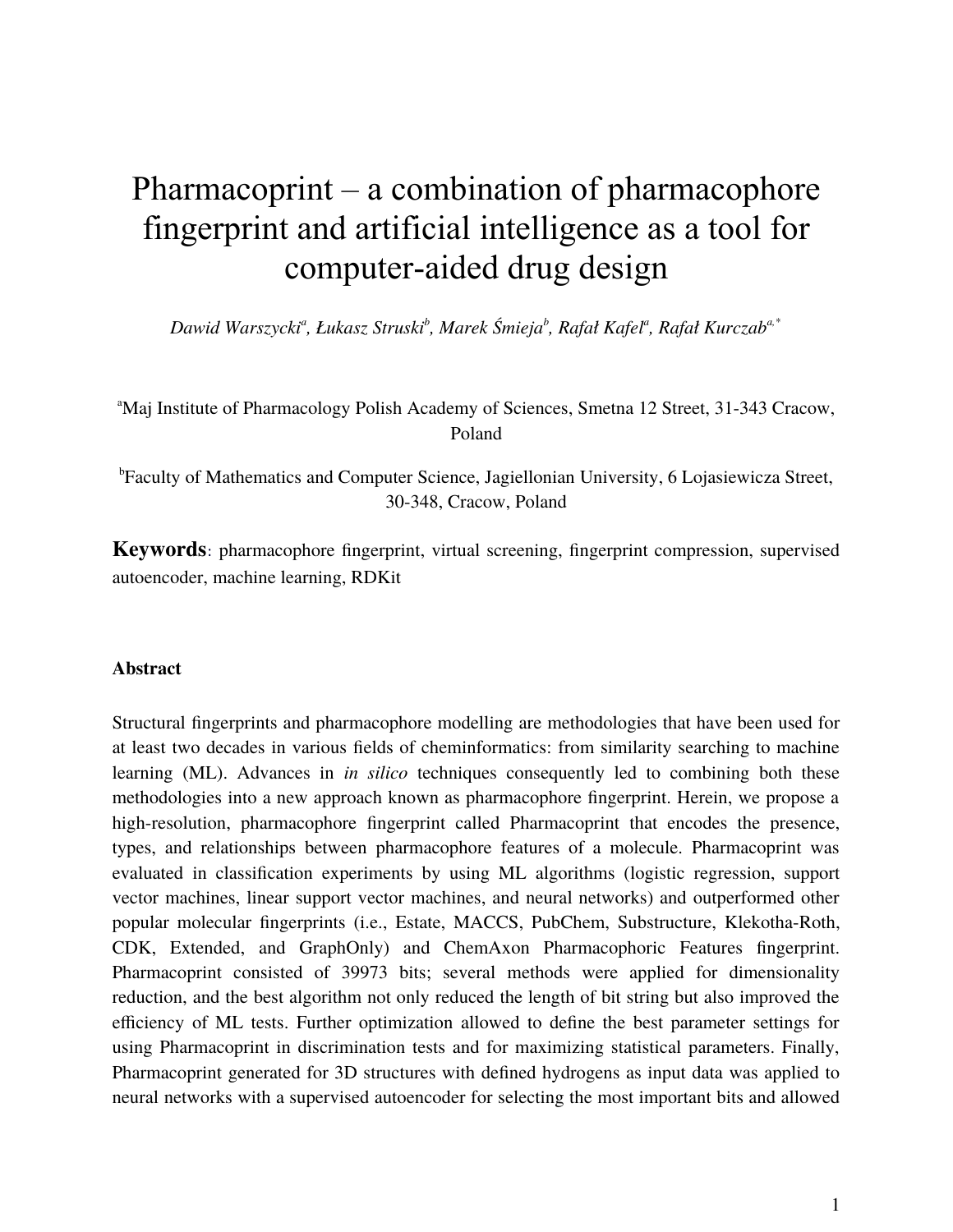to maximize Matthews Correlation Coefficient up to 0.962. The results show the potential of Pharmacoprint as a new, perspective tool for computer-aided drug design.

#### **Introduction**

Currently, fingerprints have become one of the most popular forms of encoding the structure of a chemical compound in an understandable way for computers and have found wide applications in cheminformatics. The idea underlying molecular fingerprint is to apply a function to the molecule to generate a bit vector or less frequent count vector. Easy application of fingerprints in tasks such as similarity searching, clustering, and classification problems have made them an essential tool in computer-aided drug design<sup>1,2,11–18,3–10</sup>. Fingerprints can be divided into two groups: in the first group, each bit describes a precisely defined structural pattern (non-hashed fingerprint, e.g., Klekotha-Roth fingerprint), while in the second group, there is no assigned bit meaning (hashed fingerprint, e.g., GraphOnly fingerprint).

Another commonly used *in silico* method is pharmacophore modeling. A pharmacophore is the spatial orientation of the various structural features of a molecule responsible for interaction with a biological target and for triggering the biological effect.19 Pharmacophore is a commonly used technique in virtual screening campaigns and other research studies $8,20-26$ . The pharmacophore filter itself can be used as a part of screening cascade<sup>25,26</sup> or even as a standalone tool<sup>8,27</sup>.

Fingerprints as well often play the role of input for machine learning (ML) methods; thus, creating a fingerprint that extensively describes the pharmacophore properties of a chemical structure will extend the application area of this methodology.

The idea of combining fingerprint and the pharmacophore model is not new, and this concept has already been reported in the literature<sup>28–31</sup>; however, despite the creation of high-resolution representations,<sup>32</sup> the topic leaves much room for further exploration. One of the oldest approaches is proposed by McGregor and Muskal, who used 10549 bits signature to describe the three-point pharmacophores.<sup>31</sup> Wood et al. proposed the inclusion of a four-point pharmacophore in another pharmacophore fingerprint representation, but it extended fingerprint to more than 300000 bits, which made its application extremely time- and CPU-consuming.<sup>29</sup> ChemAxon introduced an atom-pair-based 2D pharmacophore fingerprint in its software. This fingerprint is defined as the collection of all atom-atom pharmacophore feature pairs along with their topological distances.<sup>33</sup> Nevertheless, this signature cannot be translated into a binary vector.

In the present study, the concept and construction of a pharmacophore fingerprint (hereafter called Pharmacoprint) that describes the pharmacophore features in a binary form are presented. The application of the fingerprint as input data for ML experiments is considered and evaluated (Figure 1). Pharmacoprint showed better performance than other commonly used binary fingerprints. Unfortunately, Pharmacoprint cannot be compared with most of previously listed pharmacophore fingerprinting approaches due to (i) their structure-based nature,  $^{29}$  (ii) availability only in commercial software,<sup>30</sup> (iii) non-availability,<sup>31</sup> (iv) not standardized length,<sup>34</sup> and output in non-binary form.33 Furthermore, to speed up the processing time of Pharmacoprint and to compress the representation, a new methodology based on deep neural networks was designed to reduce this signature to a 100-dimensional representation, which was sufficient to obtain comparable performance. This new and robust approach (available in a form of free-available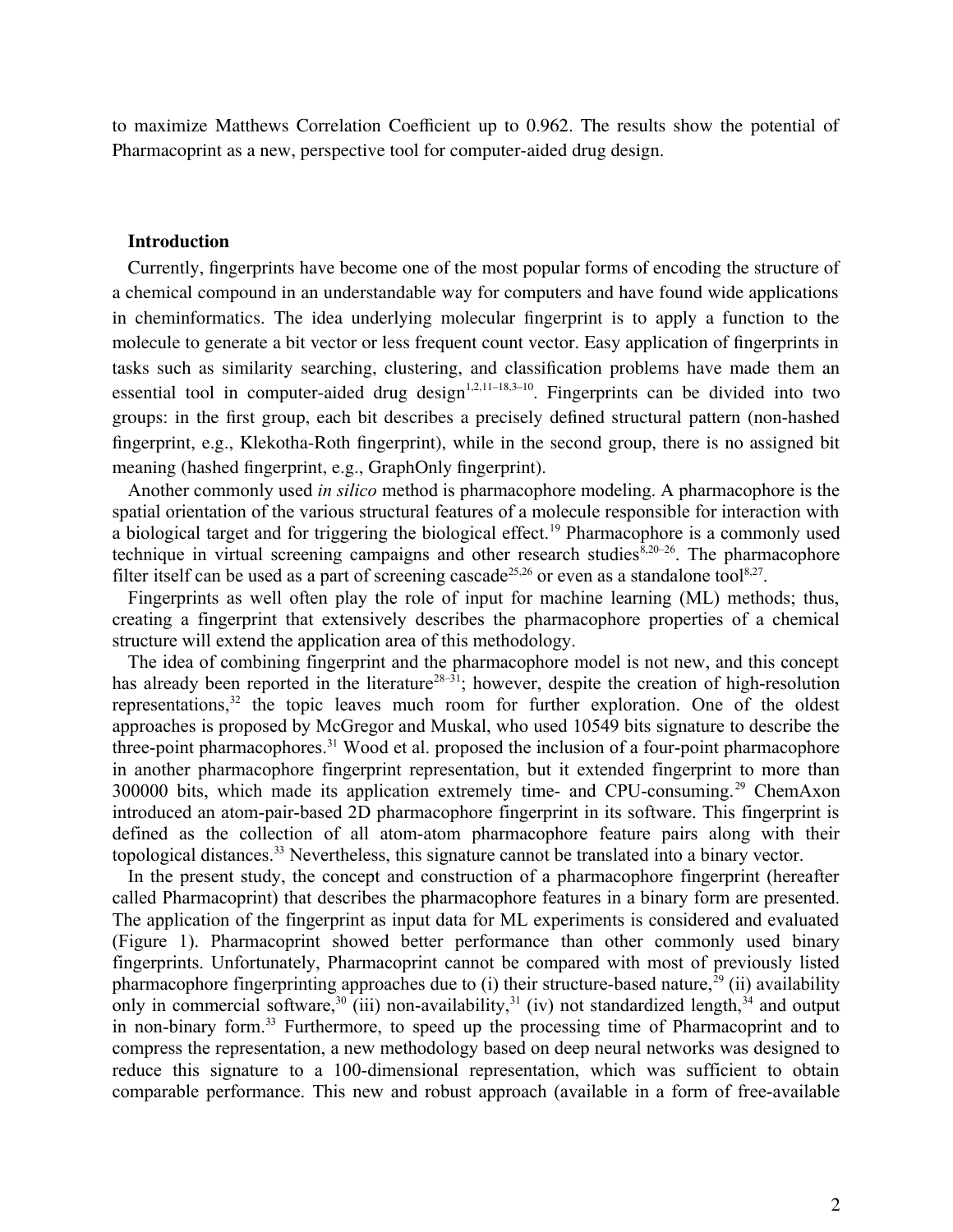ready-to-use python script utilizing RDKit libraries) can boost computer-aided drug design and find broad application in *in silico* studies.



**Figure 1.** General scheme of experiments performed within the study. The blue arrows show the experimental setting where different algorithms were used to reduce the Pharmacoprint dimension, whereas, the red arrows illustrate the experimental path without reduction of the Pharmacoprint. Details are described in the Methodology section.

#### **Methodology**

#### *Development of Pharmacoprint*

The main role of the algorithm is to identify pharmacophore features within a molecule and determine inner-feature distances measured as the topological distance in bond as a unit. Feature definitions and distance bins are user-definable. Pharmacoprint uses RDKit libraries and enables fast and easy utilization in a form of a free-available python script.

To illustrate how the algorithm works, let's assume that we have only two pharmacophore features (A and B; Figure 2), all possible combinations of two or three features, and two distance bins (2 or fewer bonds and more than 2). The two pharmacophore features (A and B) can be combined in three pairs (AA, AB, and BB) and four triplets (AAA, AAB, ABB, and BBB). Distance between the pair of features can be considered as within the first bin (2 or fewer bonds; bin '0') or in the second bin (more than 2 bonds; bin '1'), which implies that a single, two-point pharmacophore is described by two bits. Three-point pharmacophores are described by eight bits because three inner-distances, which can be within the first or second distance bin, can generate 8 possible solutions. The entire signature for such a representation consists of 38 bits.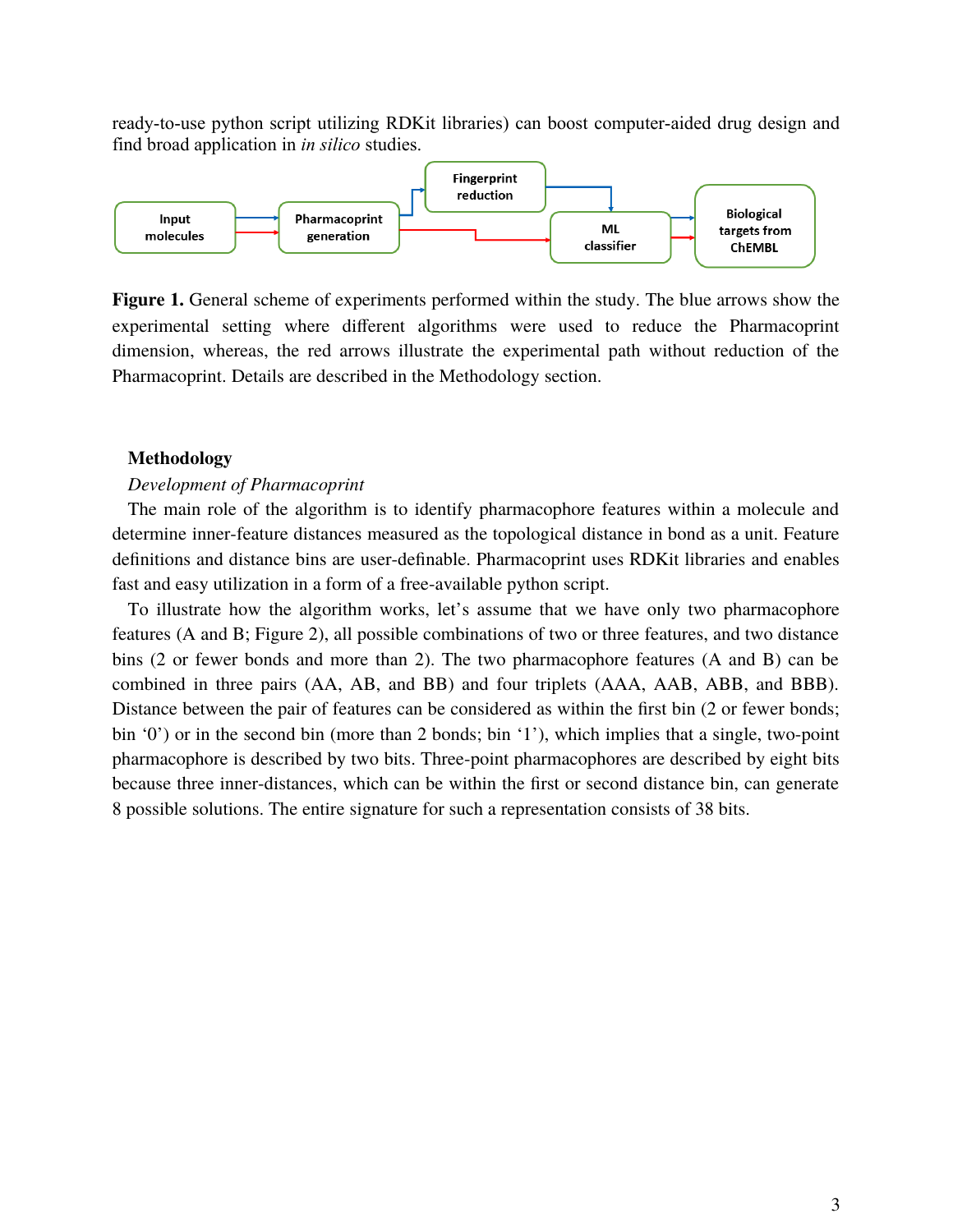

**Figure 2.** Pharmacoprint generation scheme where two features, 2-point and 3-point pharmacophores, and 2 distance bins define 38 bits signature. All possible combinations of pharmacophore features are generated (AA, AB, BB, AAA, AAB, ABB, and BBB). Two bits per pair of pharmacophore features and eight bits per three pharmacophore features describe all possible distance range combinations between particular features.

In the present study, to test the performance of Pharmacoprint, we used the following settings: the eight pharmacophore feature types originally listed by Gobbi and Poppinger (hydrogen bond acceptor, hydrogen bond donor, basic group, acidic group, hydrophobic group, halogen, attachment point to an aliphatic ring, and attachment point to an aromatic ring) $35$  and seven distance bins  $((\langle 1,3), (\langle 3,4), (\langle 4,5), (\langle 5,6), (\langle 6,7), (\langle 7,8), (\langle 8,100), \rangle)$  all distances measured in bond as a unit). A combination of eight pharmacophore features, seven distance bins, and all 2 and 3-point pharmacophores resulted in a 39973-bit long signature.

## *Compound datasets*

To perform a broad range of tests, 15 protein targets were selected from the ChEMBL database (version 26), $36$  which ensured the diversity of both the protein targets and the structures of the active compounds (Table 1). As ChEMBL contains numerical values of particular parameters that determine the activity of the compounds, only molecules whose activities were quantified by  $K_i$ , p $K_i$ , or IC<sub>50</sub> and have been tested in human protein assays (except HIV targets) were considered. The IC<sub>50</sub> values were recalculated to  $K_i$  by using the following expression:  $K_i = IC_{50}/2$ (the conversion factor of 2 was suggested by Kalliokoski et al.  $37$ ). Fetched compounds were separated into actives ( $pK_i$  or equivalent > 7) and inactives ( $pK_i$  or equivalent < 6) based on previously utilized approaches.<sup>22,38,39</sup> For every single set of actives, a collection of putative inactives from the ZINC database were selected in a ratio of 9 inactives per 1 active (Table 1.);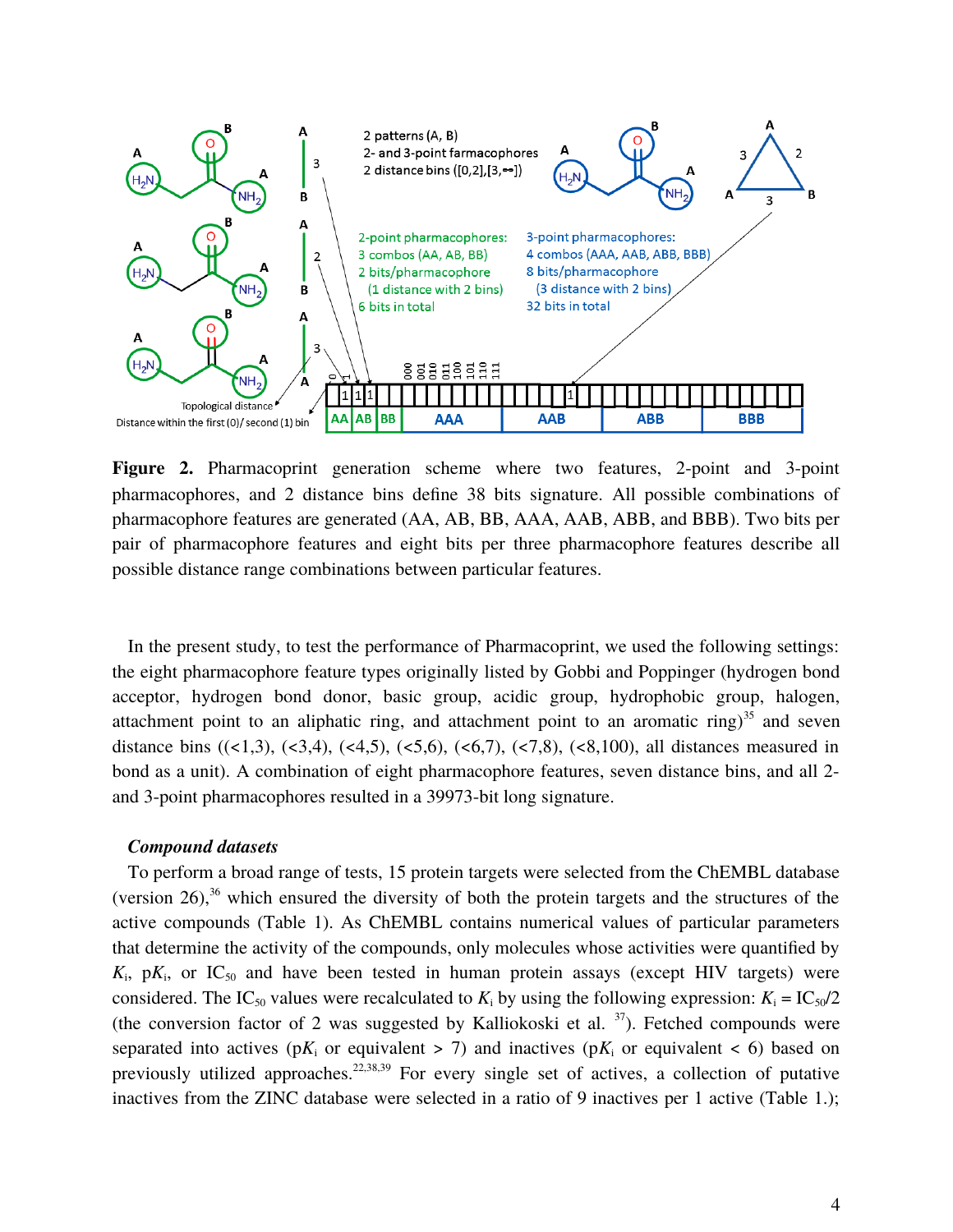however, this set was only used for comparison of different types of fingerprints (see the first paragraph in the Results section).<sup>40</sup> In the remaining experiments, only a set of true inactives were used.

| Receptor                   | <b>Target</b><br><b>ChEMBLID</b> | <b>Abbreviation</b>  | <b>Active</b><br>S | <b>Inactive</b><br>S | <b>ZINC</b> |
|----------------------------|----------------------------------|----------------------|--------------------|----------------------|-------------|
| Serotonin $5-HT_{2A}$      | CHEMBL224                        | $5-HT2A$             | 2165               | 623                  | 19485       |
| Serotonin $5-HT_{2C}$      | CHEMBL225                        | $5-HT2C$             | 1150               | 574                  | 10350       |
| Serotonin $5-HT_6$         | CHEMBL3371                       | 5-HT6                | 2076               | 299                  | 18684       |
| Dopamine $D_2$             | CHEMBL217                        | D2                   | 2422               | 1299                 | 21798       |
| <b>HIV</b> integrase       | CHEMBL3471                       | <b>HIVint</b><br>108 |                    | 690                  | 972         |
| <b>HIV</b> protease        | CHEMBL243                        | <b>HIV</b> prot      | 2999               | 809                  | 26991       |
| NMDA receptor              | CHEMBL330                        | <b>NMDA</b>          | 125                | 121                  | 2970        |
| Nociceptin opioid receptor | CHEMBL2014                       | <b>NOP</b>           | 183                | 249                  | 1647        |
| cathepsin B                | CHEMBL4072                       | catB                 | 576                | 608                  | 5184        |
| cathepsin L                | CHEMBL3837                       | catL                 | 244                | 662                  | 2196        |
| Delta opioid receptor      | CHEMBL236                        | delta                | 1772               | 908                  | 15948       |
| Kappa opioid receptor      | CHEMBL237                        | kappa                | 1820               | 589                  | 16380       |
| Mi opioid receptor         | CHEMBL233                        | mi                   | 2208               | 803                  | 19872       |
| <b>NPC</b><br>transporter  | cholesterol CHEMBL129327<br>7    | NPC1                 | 104                | 16152                | 936         |
| HIV reverse transcriptase  | CHEMBL247                        | <b>HIVrey</b>        | 544                | 698                  | 4896        |

**Table 1.** List of the receptors used in the present study with the number of appropriate actives, inactives, and compounds from ZINC

# *Tested fingerprints*

For all compounds in the datasets, nine types of fingerprints were generated by PaDEL-Descriptor software (Table  $2)^{41}$ . Three of the used fingerprints applied hashing function (CDK,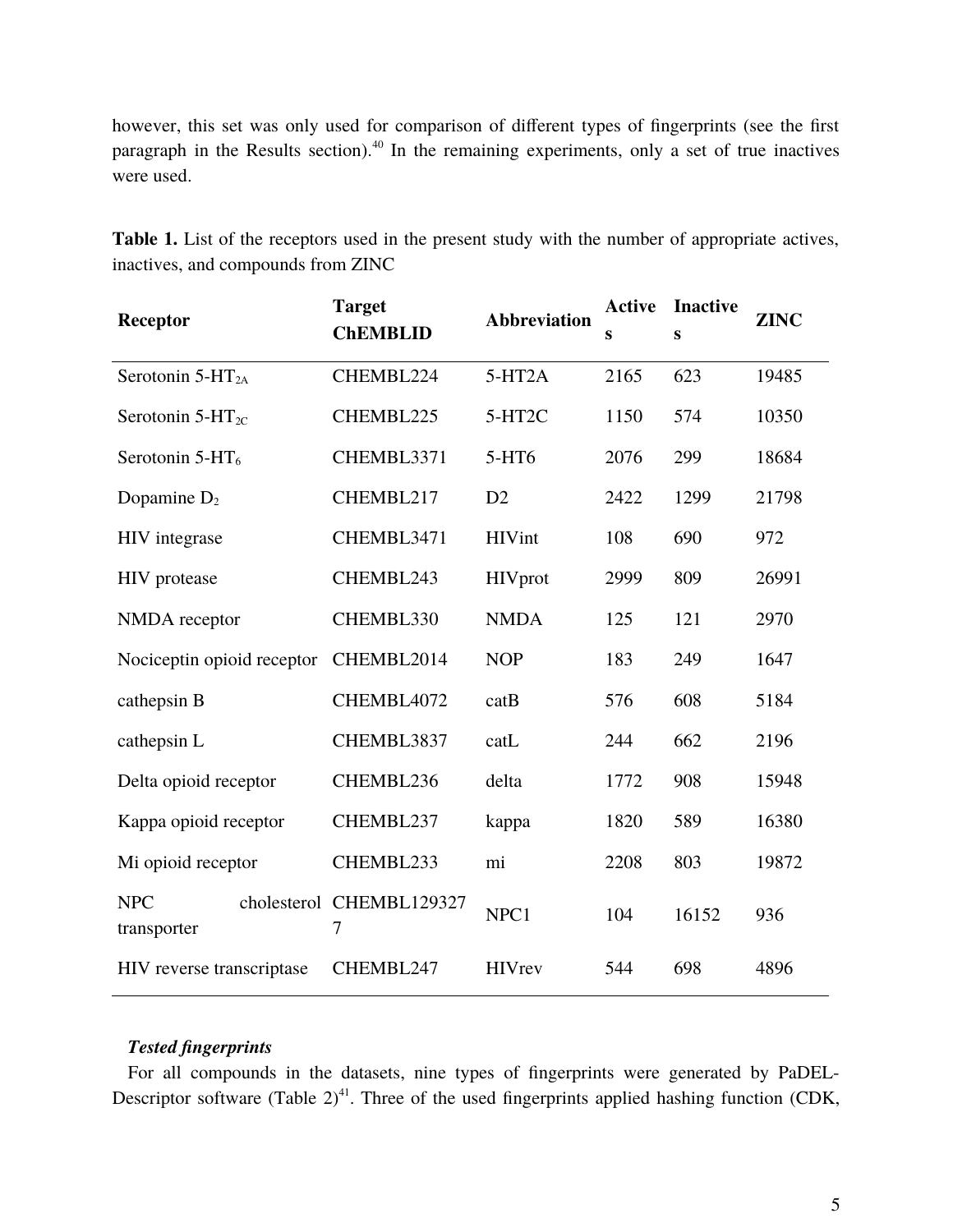Extended, and GraphOnly), while the remaining fingerprints (except Pharmacoprint) used structural keys as a definition for each bit. Moreover, as it was mentioned in the introduction section, there is no free-available method of encoding pharmacophore features in the form of a bit string so far. However, to compare Pharmacoprint with another pharmacophore fingerprint we transformed ChemAxon PF (pharmacophore features) fingerprint to binary form.<sup>33</sup> This representation was converted to pharmacophore feature pair histograms, which were merged into one signature, where values greater than one were presented as a bit with a value of '1'. Finally, a 210-bit long signature was obtained (hereafter referred as ChemAxon PF fp), which was as well generated for all 15 data sets used in this study.

| <b>Fingerprint</b>                       | <b>Abbreviation</b> | <b>Hashed</b>  | Length |
|------------------------------------------|---------------------|----------------|--------|
| Estate fingerprint <sup>42</sup>         | Est                 | N <sub>o</sub> | 79     |
| $MACCS$ fingerprint <sup>43</sup>        | <b>MACCS</b>        | No.            | 166    |
| PubChem fingerprint <sup>41</sup>        | PubChem             | N <sub>o</sub> | 881    |
| Substructure fingerprint <sup>41</sup>   | Substr              | N <sub>o</sub> | 308    |
| Klekotha-Roth fingerprint <sup>44</sup>  | <b>KRFP</b>         | N <sub>o</sub> | 4860   |
| CDK fingerprint <sup>45</sup>            | <b>FP</b>           | Yes            | 1024   |
| $CDK$ extended fingerprint <sup>41</sup> | Ext                 | Yes            | 1024   |
| $CDK$ GraphOnly <sup>41</sup>            | GraphOnly           | Yes            | 1024   |
| ChemAxon PF fingerprint $33$             | ChemAxon PF fp      | No             | 210    |
|                                          |                     |                |        |

**Table 2**. Characteristics of fingerprints, with the abbreviations used in this work.

Originally, Pharmacoprint was generated from the 2D structures without defined hydrogens. Nevertheless, in the present study, this approach was extended by adding hydrogens and by generating 3D representations. Finally, experiments were conducted for four representations of input structures (2D/3D with and without defined hydrogens). Both hydrogen addition and 3D conformation generation were performed using RDKit libraries. The generation of 3D structures and hydrogen addition do not change topological distances between the features, but they allow to truncate incorrectly drawn structures that may influence the model quality.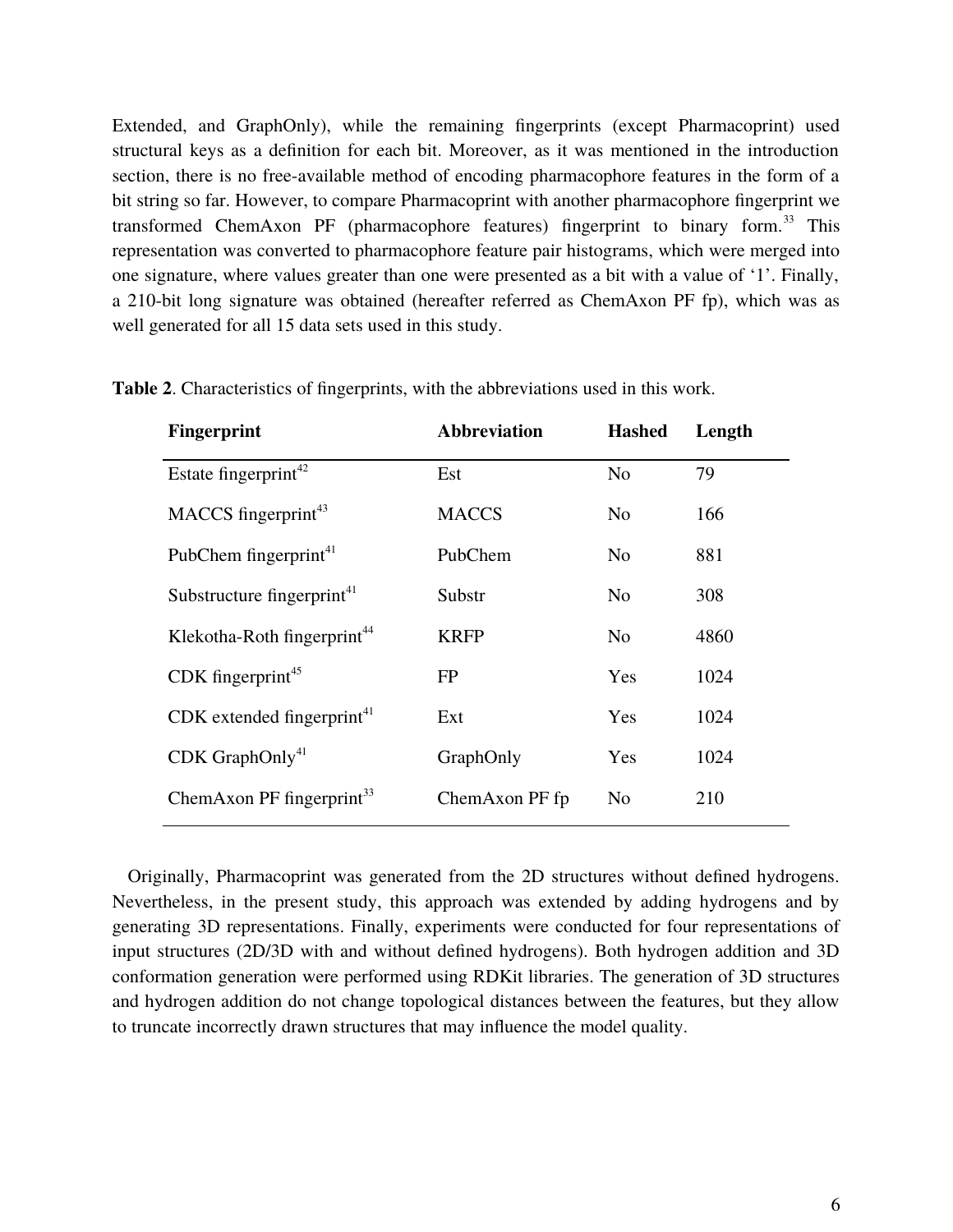#### *ML and reduction algorithms*

Pharmacoprint characterizes 39973 different bits under the settings described in the Methods section; for comparison, the 6 distance bins generate 25776 bits, while the 8 and 9 distance bins generate 58128 and 80604 bit-long vectors, respectively. In this light, it is impossible that thousands of chemical patterns occur in low-molecular-weight chemical compounds, and therefore, many on bits (i.e., equal to '1') are limited, which has two major consequences. On the one hand, ML algorithms are sensitive to noise that contaminate high-dimensional representations, while on the other hand, high-dimensional data generate additional computation cost of its processing.

A typical way of obtaining low-dimensional representation is to project data onto the most informative directions, which can be practically realized by the PCA (principal component analysis) algorithm. $46,47$  To determine the number of resultant dimensions, two approaches were considered. In the first variant, a fixed-length representation was created by selecting 100 principal components. In the second variant, a final representation uses as many principal components as possible to describe 90% of the entire variance. The second approach makes it difficult to control the length of the resulting dimensions, but allows it to fit better to a particular dataset. Recent approaches for dimensionality reduction are based on the application of deep autoencoders (AEs).<sup>48</sup> AEs focus on finding a low-dimensional space that allows them to reconstruct the input signal. While PCA is restricted to orthogonal projections, AE can use arbitrary nonlinear mappings parametrized by neural networks. The proposed encoder network reduces input data to 100 latent dimensions by using 5 dense layers, and the decoder network uses symmetric layers. The choice of 100 dimensions was made in the analogy to one of the PCA variants considered.

From a computational perspective, PCA can be seen as a single-layer AE. Thus theoretically, the execution time of AE with 5 layers should be 5 times higher than the runtime of PCA. However, the exact processing time depends heavily on the implementation and the hardware used for the evaluation. Current neural networks were run on GPU, which significantly increases their speed.

Various ML methods were considered in the classification experiments. The first group included linear models: logistic regression (LR), linear support vector machines (LSVM), and support vector machines with RBF kernel (SVM). To take advantage of dimensionality reduction algorithms, both PCA and AE were combined with the aforementioned classification models.

The reduction algorithms considered here build a low-dimensional representation based on the internal characteristics of the data, ignoring completely the available class labels. To take this information into account, a supervised version of AE (sAE) was additionally studied.<sup>49</sup> In this approach, AE is trained jointly with a neural network classifier, where the classifier uses latent AE representation. The loss function of this model combines the reconstruction error with the classification cross-entropy. In contrast to typical AE, the representation generated by sAE should be better in discriminating active compounds from inactive ones. Two variants of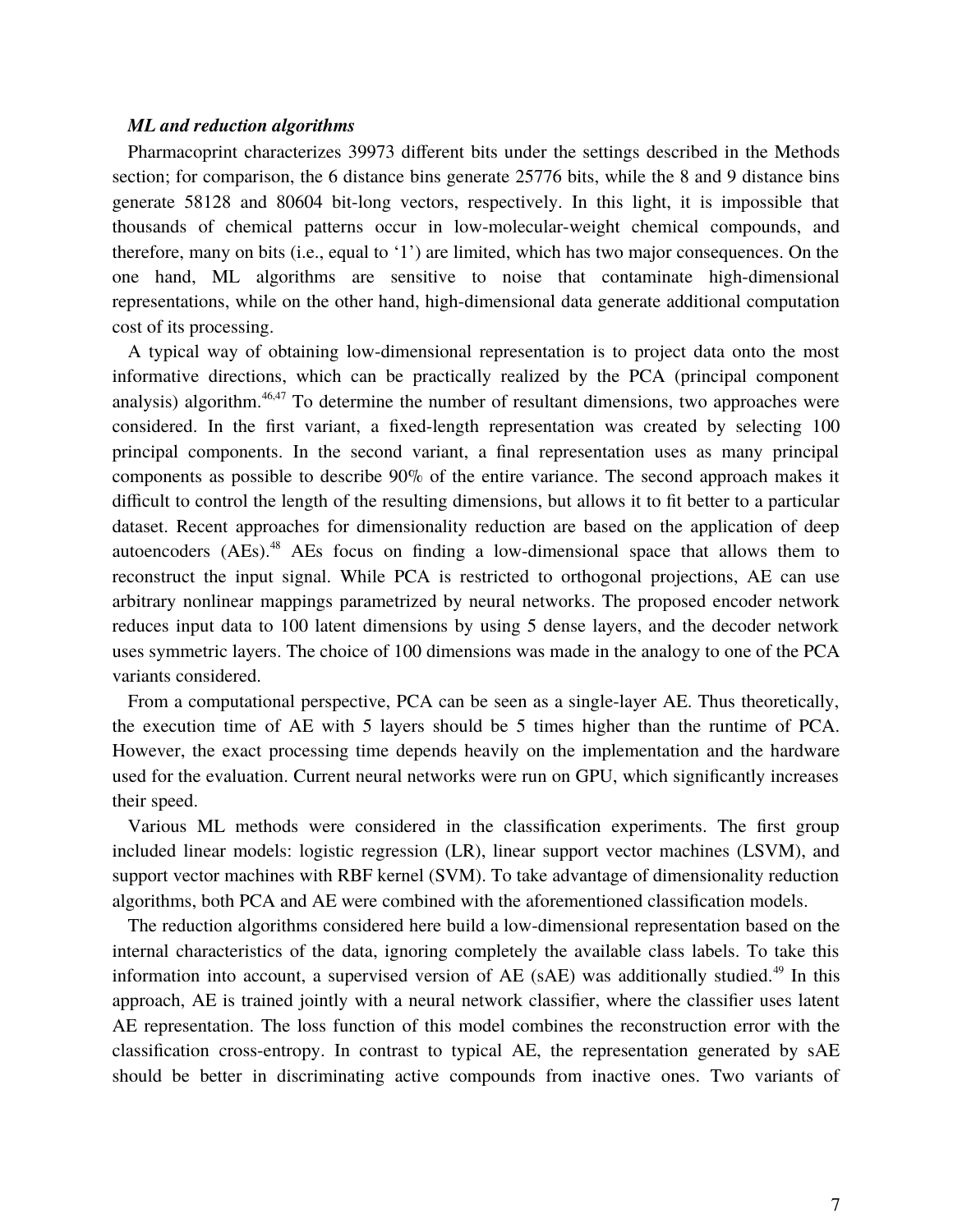classification models are considered for sAE: a single-layer linear classifier (hereafter called as SoftMax) and a neural network classifier built on 4 hidden layers (simply termed as NN).

In contrast to binary fingerprints which directly encodes subsequent chemical features, the representations produced by PCA and AE are continuous. Moreover, they are linear (in the case of PCA) or nonlinear (in the case of AE) combinations of all fingerprint attributes. Thus they cannot be easily interpreted as for fingerprints. The crucial advantage of sAE over the other two reduction algorithms is that its representation contains features that are needed to discriminate actives from inactives.

The implementations of PCA, SVM, and logistic regression were taken from sklearn Python library.<sup>50</sup> Neural networks were implemented in Pytorch toolkit.<sup>51</sup>

#### *Calculations and performance measures*

All the ML experiments were performed using a 10-fold cross-validation procedure. Matthews Correlation Coefficient (MCC, range:  $-1$  to 1) was used as a measure of the quality of discrimination test in the paper, however, results for all conducted experiments along with additional statistics (Accuracy, balanced accuracy, recall, and area under the receiver operating characteristic curve (AUC ROC)) can be found in Table  $S1$ .<sup>52</sup>

$$
MCC = \frac{TP \times TN - FP \times FN}{\sqrt{(TP + FP)(TP + FN)(TN + FP)(TN + FN)}}
$$
  
Accuracy = 
$$
\frac{TP + TN}{TP + TN + FP + FN}
$$
  
Recal  $l = \frac{TP}{TP + FN}$   
Bad <sub>acc</sub> = 
$$
\frac{TP}{TP + FN} + \frac{TN}{TN + FP}
$$

2

TP is the number of true positives (actives labeled as actives), TN is the number of true negatives (inactives labeled as inactives), FP is the number of false positives (inactives labeled as actives), and FN is the number of false negatives (actives labeled as inactives). For MCC a maximal value of 1 indicates perfect agreement, 0 implies random classification, and the minimal value of –1 denotes inverse class assignment. Other parameters are in a range from 0 to 1.

Tanimoto coefficient (Tc) is similarity metric of two equal length bit strings calculated as follows:

$$
Tc = \frac{c}{a+b-c}
$$

where a is the number of positive bits for bit string A, b is the number of positive bits for string B, c is the number of common positive bits between strings A and B.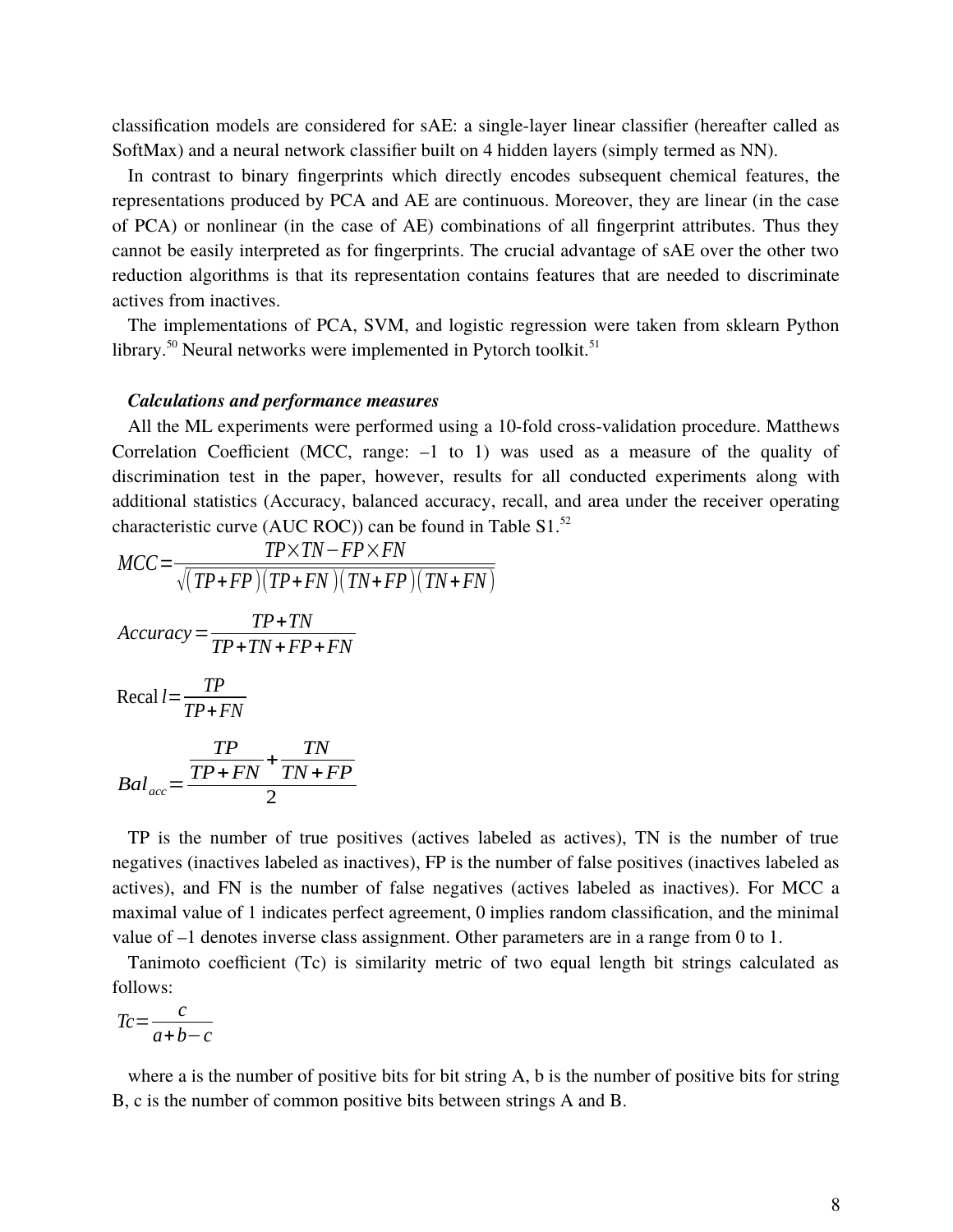Normalized Mutual Information (NMI) measures the similarity between the clustering  $C = \{C_1, C_2, \ldots, C_n\}$  and the reference (true) grouping  $R = \{R_1, R_2, \ldots, R_m\}$  of the same dataset X. The index is obtained by normalizing the mutual information  $I(R,C)$ , by the average of entropies  $(0.5(H(C)+H(R)).$ 

$$
NMI(R, C) = \frac{2 I(R, C)}{H(R) + H(C)} = -\frac{2 \sum_{i=1}^{n} \sum_{j=1}^{m} P(C_i \cap R_j) \log_2 \frac{P(C_i \cap R_j)}{P(C_i) P(R_j)}}{\sum_{i=1}^{n} P(C_i) \log_2 P(C_i) + \sum_{j=1}^{m} P(R_j) \log_2 P(R_j)}
$$

where P(A) denotes the probability that an element belongs to set A. NMI maximal value of 1 is attained for two identical partitions, while random clustering returns value 0.

#### **Results and Discussion**

#### *Comparison of Fingerprints*

A comparison of efficiency of different molecular fingerprints and Pharmacoprint was performed. Two types of an applied set of inactives (i.e., true inactives from ChEMBL and assumed inactives from ZINC) were used. Pharmacoprint was generated with the following settings: no reduction algorithm (all 39973 bits were used, the longest fingerprint generated in PaDEL-Descriptor software (Klekotha-Roth fingerprint) was 8-fold shorter (4860 bits)), and 3D representation with defined positions of hydrogens was generated. All calculations were performed using three ML methods (SVM, LSVM, and LR).

The results (Figure 3) showed that Pharmacoprint outperformed all tested fingerprints in the separation of true actives from true inactives. Pharmacoprint obtained the highest median MCC and average MCC for all experiments. The mean MCC of Pharmacoprint was 12 percentage points higher than that of the second best-performing fingerprint (Extended with an average MCC=0.635). Discrimination of the actives from the ZINC compounds is a much less demanding task, $40$  and five out of nine tested fingerprints achieved median MCC above 0.9. In this case, the performance of Pharmacoprint was comparable to that of the widely used KRFP (median MCC for KFRP and Pharmacoprint was  $0.980$ <sup>38</sup>. Other statistics are shown in SI (Figures S4–S7). Although the results are ML method-dependent, only in SVM experiments, Ext fingerprint could compete with Pharmacoprint (Figures S1–S3).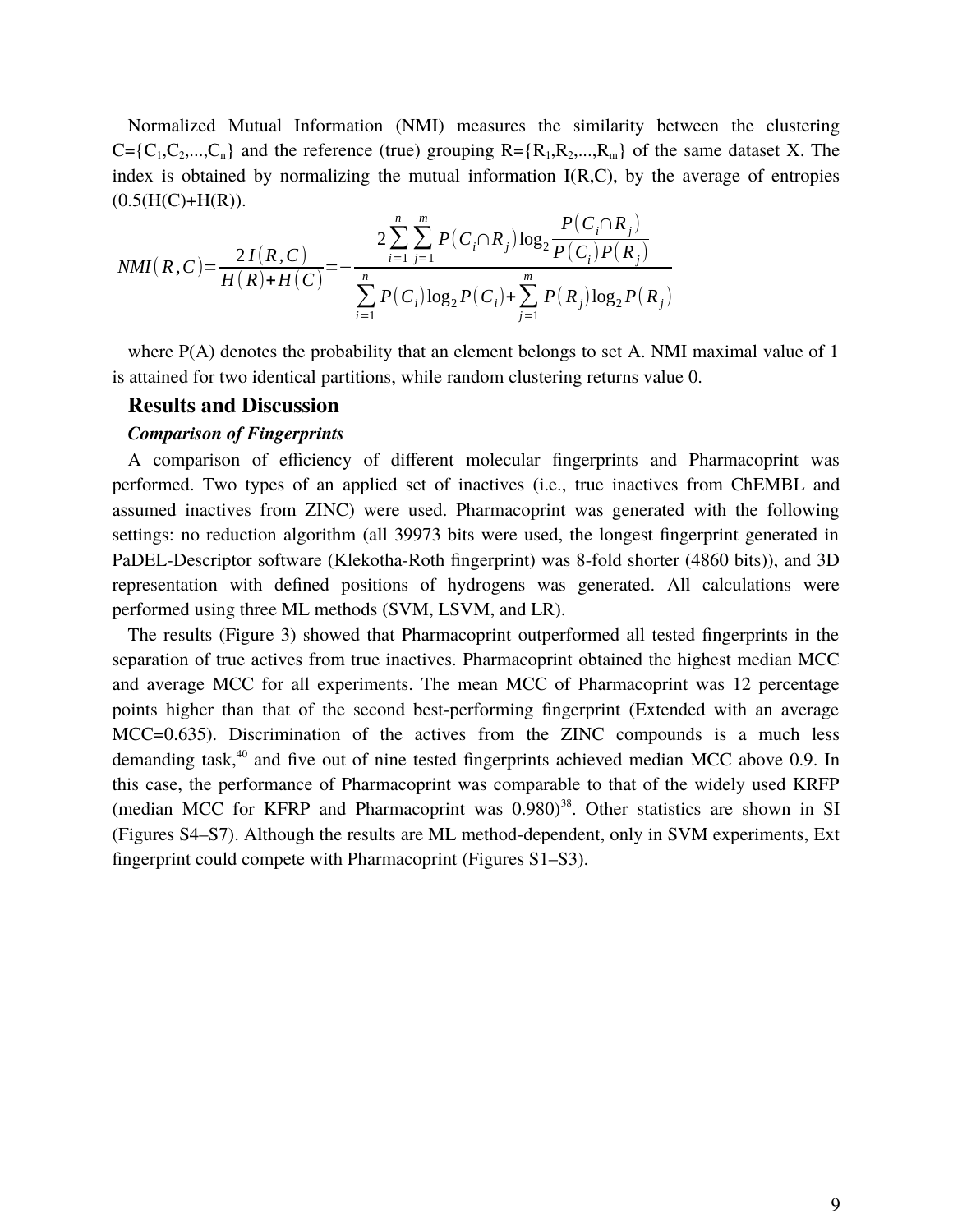

**Figure 3**. Boxplot of MCC values (calculated for three ML methods and 15 different targets) for all fingerprints analyzed in this study. Quality of actives/inactives discrimination is significantly different when active compounds were mixed with compounds with confirmed inactivity and compounds with putative inactivity from ZINC. Median values are marked as a horizontal line within the box, average values are denoted as green diamonds, and outliers are denoted as small black diamonds (outliers with MCC below 0 are not shown).

Pharmacoprint was compared with ChemAxon PF fp (separately for targets and ML approaches). Results (Table 3) showed the superiority of Pharmacoprint which achieved higher MCC values in 37 cases out of 45. Nevertheless, ChemAxon PF fp can be applied as input data for SVM experiments or for sets with a balanced but limited amount of data (like NMDA). The comparison of ChemAxon PF fp with Pharmacoprint for other statistical parameters is presented in Table S2.

**Table 3**. A comparison of the difference of MCC values (calculated for three ML methods and 15 different targets) for Pharamacoprint and ChemAxon PF fp. A positive value indicates that the Pharmacoprint was better.

| <b>Recepto</b> |         |                 |
|----------------|---------|-----------------|
| r.             | LSVM LR | <b>SVM</b>      |
| 5HT2A          | 0.154   | $0.150 - 0.001$ |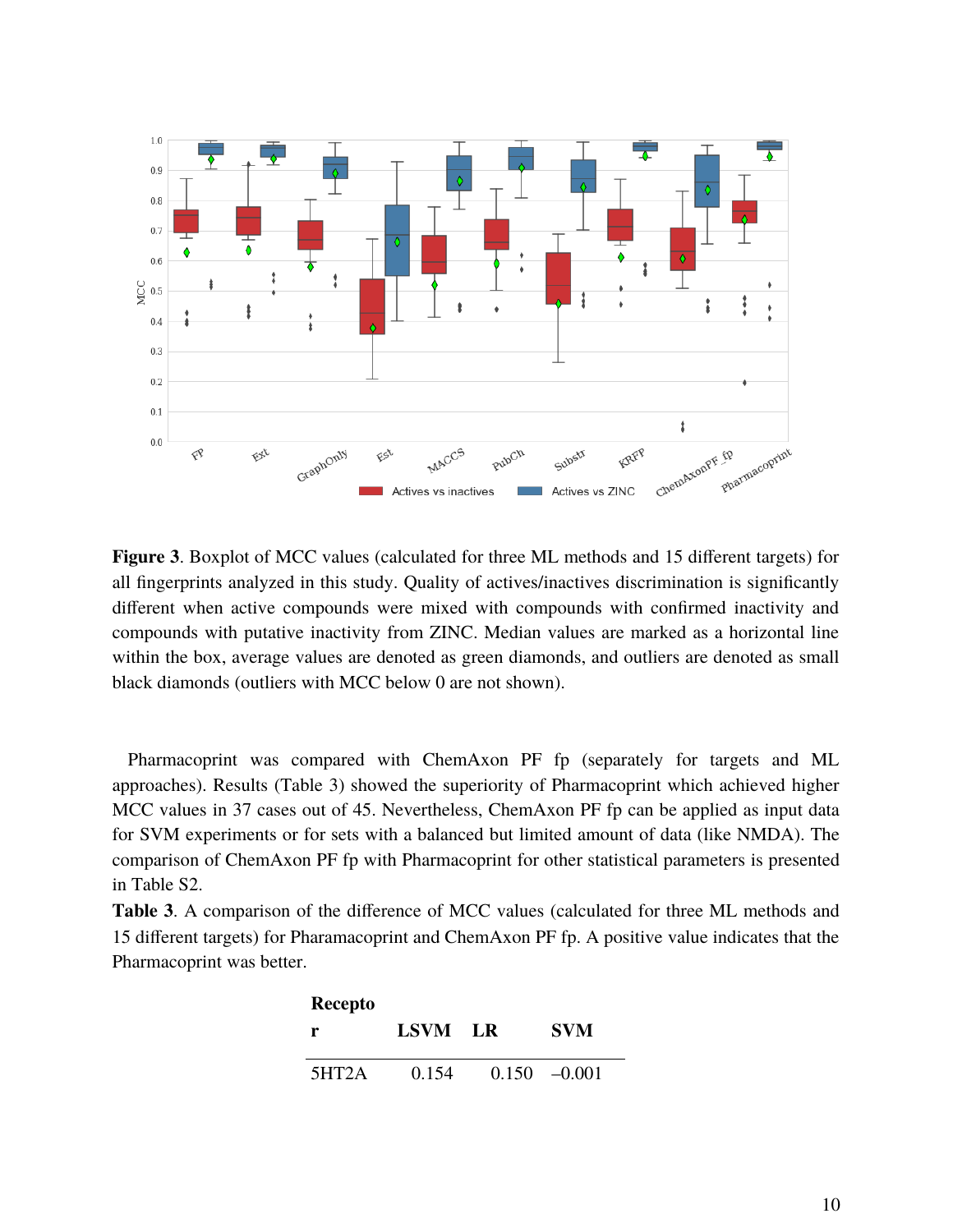| 5HT2C            | 0.125    | 0.185    | $-0.008$ |
|------------------|----------|----------|----------|
| 5HT6             | 0.063    | 0.054    | 0.010    |
| catB             | 0.138    | 0.175    | 0.042    |
| catL             | 0.153    | 0.224    | 0.091    |
| D <sub>2</sub>   | 0.224    | 0.241    | 0.036    |
| delta            | 0.196    | 0.213    | 0.031    |
| <b>HIVint</b>    | 0.195    | 0.161    | 0.097    |
| <b>HIV</b> prot  | 0.099    | 0.130    | 0.013    |
| <b>HIVrey</b>    | $-0.021$ | 0.074    | $-0.039$ |
| kappa            | 0.182    | 0.200    | 0.070    |
| mi               | 0.185    | 0.211    | 0.098    |
| <b>NMDA</b>      | $-0.109$ | $-0.006$ | $-0.103$ |
| <b>NOP</b>       | 0.061    | 0.070    | $-0.039$ |
| NPC <sub>1</sub> | 0.117    | 0.121    | 0.193    |

## *Impact of the input molecule representation*

The subsequent experiments were conducted only for Pharmacoprint representation with no reduction algorithm to elucidate whether chemical structures should be sanitized before fingerprint generation.

The results (Figure 4) confirmed that proper preparation of chemical structures before Pharmacoprint generation is crucial for obtaining high-quality results. 3D optimized structures (with the use of RDKit libraries) returned better results, regardless of the ML method applied. Defining the positions of hydrogens also led to further improvement of results by skipping uncertain data (the only exception noted was when linear SVM was applied); therefore, for ensuring the highest quality of results, compounds should be prepared as 3D with defined positions of hydrogens. The application of this procedure allows both for neglecting incorrectly written structures and for eliminating extremely large structures (with molecular weight  $>$ 1000Da) from the training set. Large molecules are especially "dangerous" for developing ML models on the representation with a limited number of bits because they possess many pharmacophore features that greatly increase the amount of '1' in bit string representation. In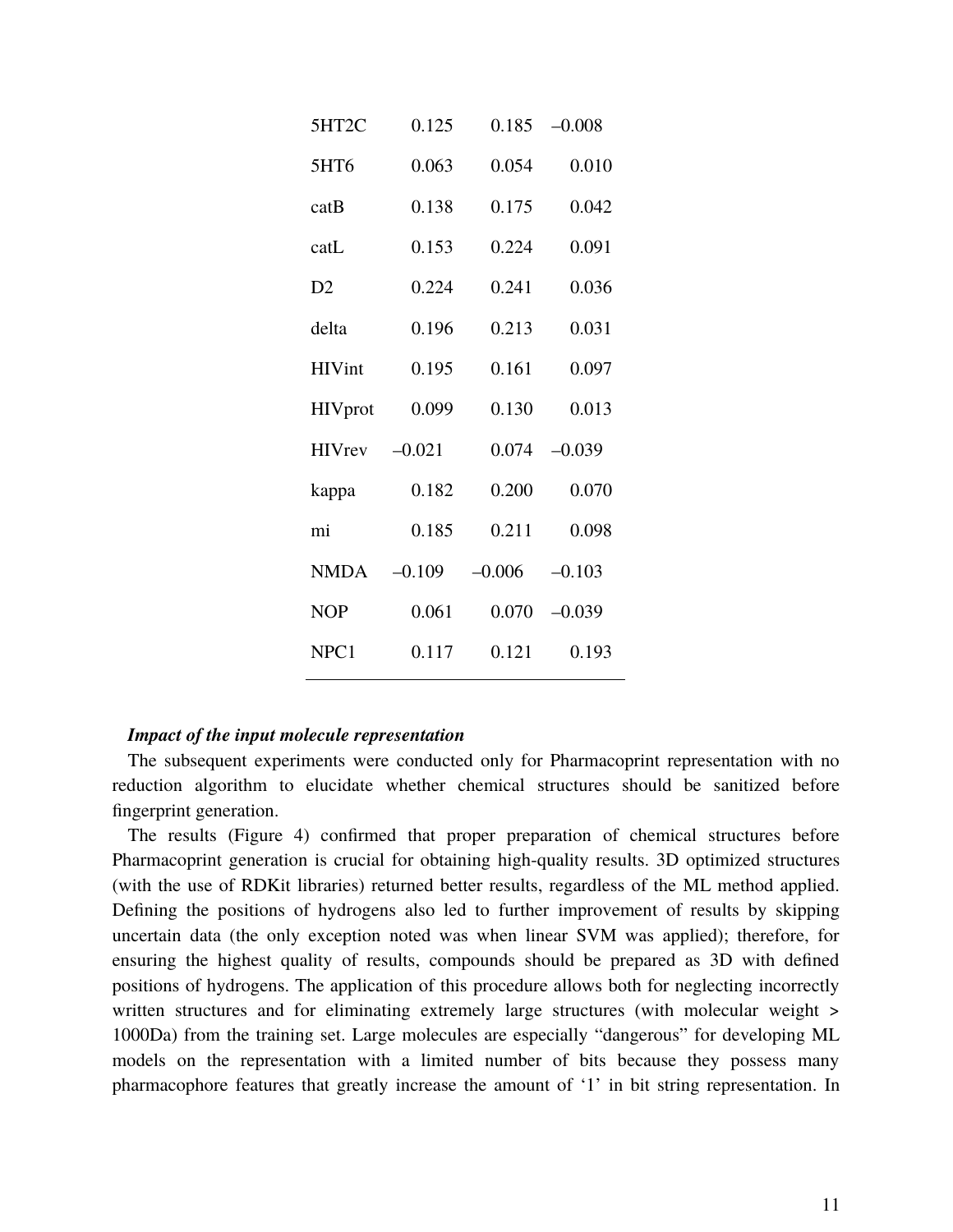Pharmacoprint, when the amount of pharmacophore features increases two times, the number of on bits is 10-fold higher. Therefore, such molecules introduce much noise. The highest increase in the quality of results is observed when compounds are converted from 2D to 3D, which ensures the elimination of high-molecular-weight compounds. If Pharmacoprint is generated for an already sanitized and checked set of compounds, fingerprint representation and results are the same. Therefore, automatic truncation is a mandatory step for high-quality results. Nevertheless, it is worth noting that Pharmacoprint as a 2D descriptor (even derived from the 3D structure) cannot reflect the stereochemistry which can be achieved by developing a classical 3D pharmacophore model.



**Figure 4**. Average MCC (calculated for 15 different biological targets) values for different representations of the input molecules obtained in classification experiments for three different machine learning approaches. Better separation of actives from true inactives is observed when Pharmacoprint is generated from a 3D structure with defined hydrogens.

## *Evaluation of different ML methods and fingerprint reduction algorithms*

The use of high-resolution molecular fingerprints (such as KRFP) often results in high time consumption. Previous studies have shown that the application of the reduction algorithm allows not only to save CPU time but also to improve the results.<sup>38,53,54</sup> Pharmacoprint is an extremely long bit string, where the frequency of occurrence of '1' instead of '0' is limited, which creates an excellent opportunity for the application of reduction algorithms. For this purpose, 100 dimensional representations generated by PCA, AE, and sAE were considered. An additional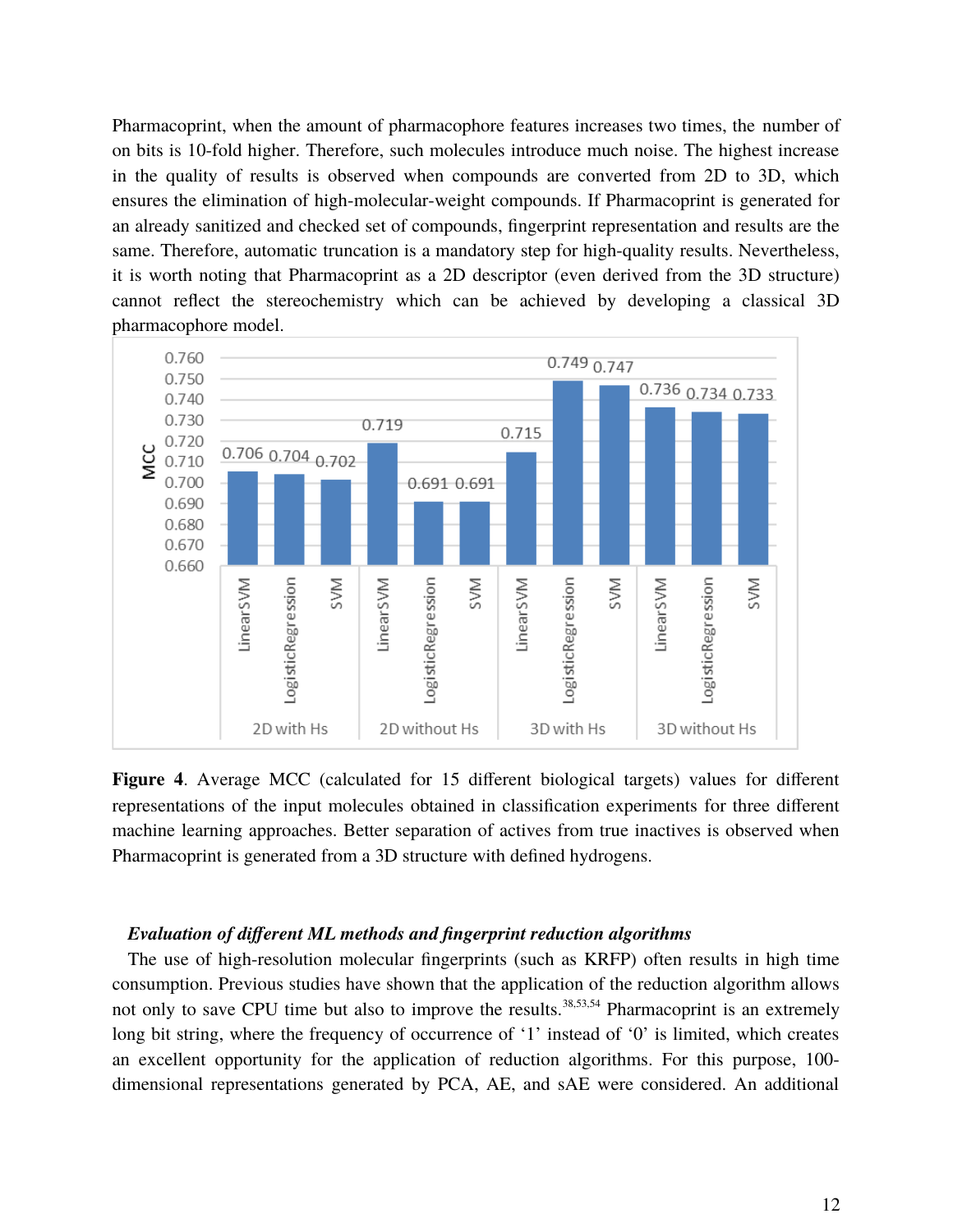case which considers the number of principal components that explain 90% of the variance was also studied. While PCA and AE could be combined with any classifier, sAE can only be used with neural network classifiers because the entire system is trained jointly.

Although reduction of the fingerprint to the 100 principal components returned the worst quality of classification (Figure 5, average MCC for LR and LSVM classifiers was between 0.6 and 0.7, other statistics are shown in Figures S8–S11), neglecting such reduction approaches did not yield worse results when the reduction in time consumption was considered important for the user. The use of more complex nonlinear SVM increased the average MCC to 0.687. Adapting the number of principal components to the particular dataset (PCA 90%) yielded better results; this was not surprising because more than 100 features were used to explain 90% of the total variance. Application of the autoencoder with linear classifiers (LSVM and LR) further reduced the average MCC to below 0.5, but combining the autoencoder with a more sophisticated neural network classifier increased the average MMC to above 0.750. This analysis showed that nonlinear classifiers (SVM for PCA and NN for AE) can obtain fairly good results using lowquality representations. The results obtained for the neural network were further improved up to 0.774 when a supervised autoencoder was used instead of an unsupervised one. A very simple SoftMax classifier combined with sAE yielded only slightly worse performance, which confirms that sAE builds representations that are both compact and discriminative. The neural network was found to be the most robust ML method and yielded even better results than that obtained using the original Pharmacoprint when no reduction algorithm is applied (the best value of the average MCC was 0.752 for LSVM).

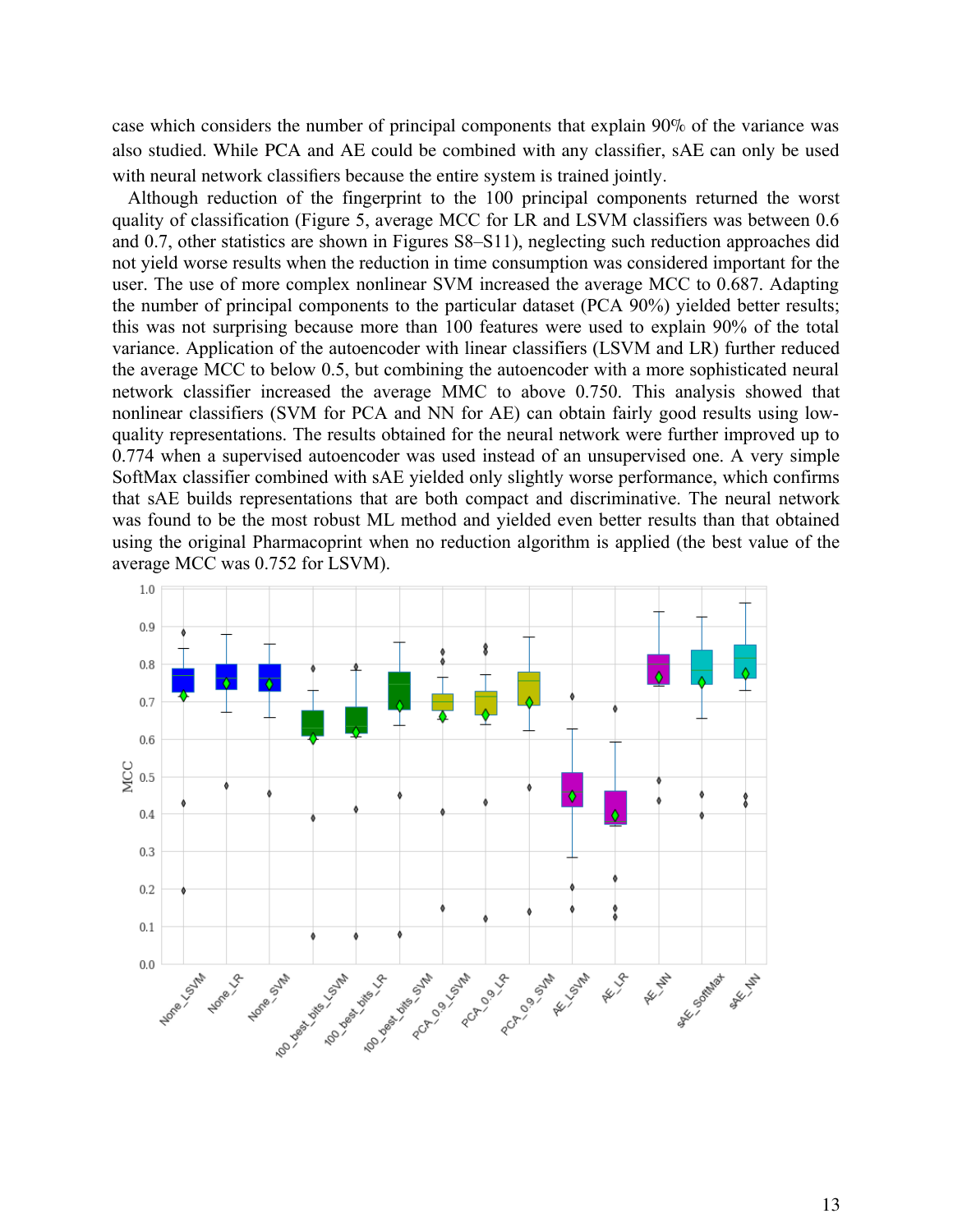**Figure 5**. Boxplot of MCC values (calculated for 15 different biological targets, only for Pharmacoprint) for different fingerprint reduction approaches obtained in classification experiments (separation of actives from true inactives) for different machine learning methods. The best results were obtained when a supervised autoencoder was applied along with the neural network. Not all combinations of machine learning methods and reduction types were tested. Median values are marked as a horizontal line within the box, average values are denoted as green diamonds, and outliers are denoted as small black diamonds (outliers with MCC below 0 not shown). Boxes are grouped according to the applied reduction algorithm.

#### *Target dependency*

When analyzing the results for various targets (Figure 6, other statistics are shown in Figures S12–S15), it was observed that the results for some targets outperformed other results regardless of which ML/reduction algorithm combination was applied. Especially, good results were observed for biological targets that have the highest number of active compounds (e.g., delta opioid receptor or serotonin  $5-HT_6$  receptor). The worst results were obtained for NMDA and NPC1 receptors, which have a relatively low number of active compounds. The poor results obtained for these sets are shown in Figures 3 and 5 where they are always outliers. However, a similar relationship was not observed for HIV integrase inhibitors, which, despite having a similar number of active compounds, allowed to create very efficient classification models (the MCC value reached up to 0.962, which is the maximum value achieved in the described study). This is because HIV integrase inhibitors and inactives explore broader chemical space than NMDA receptor ligands and inactives (Table S3). A higher inner dissimilarity was observed among NPC1 actives and inactives than for HIV integrase inhibitors, but in this case, poor results are due to misbalance between the number of actives and inactive  $(-1:161)$ . The results confirmed that the best method of fingerprint reduction is by using the supervised autoencoder; for most of the targets, the highest MCC values were obtained for this method, which is particularly efficient when combined with a neural network.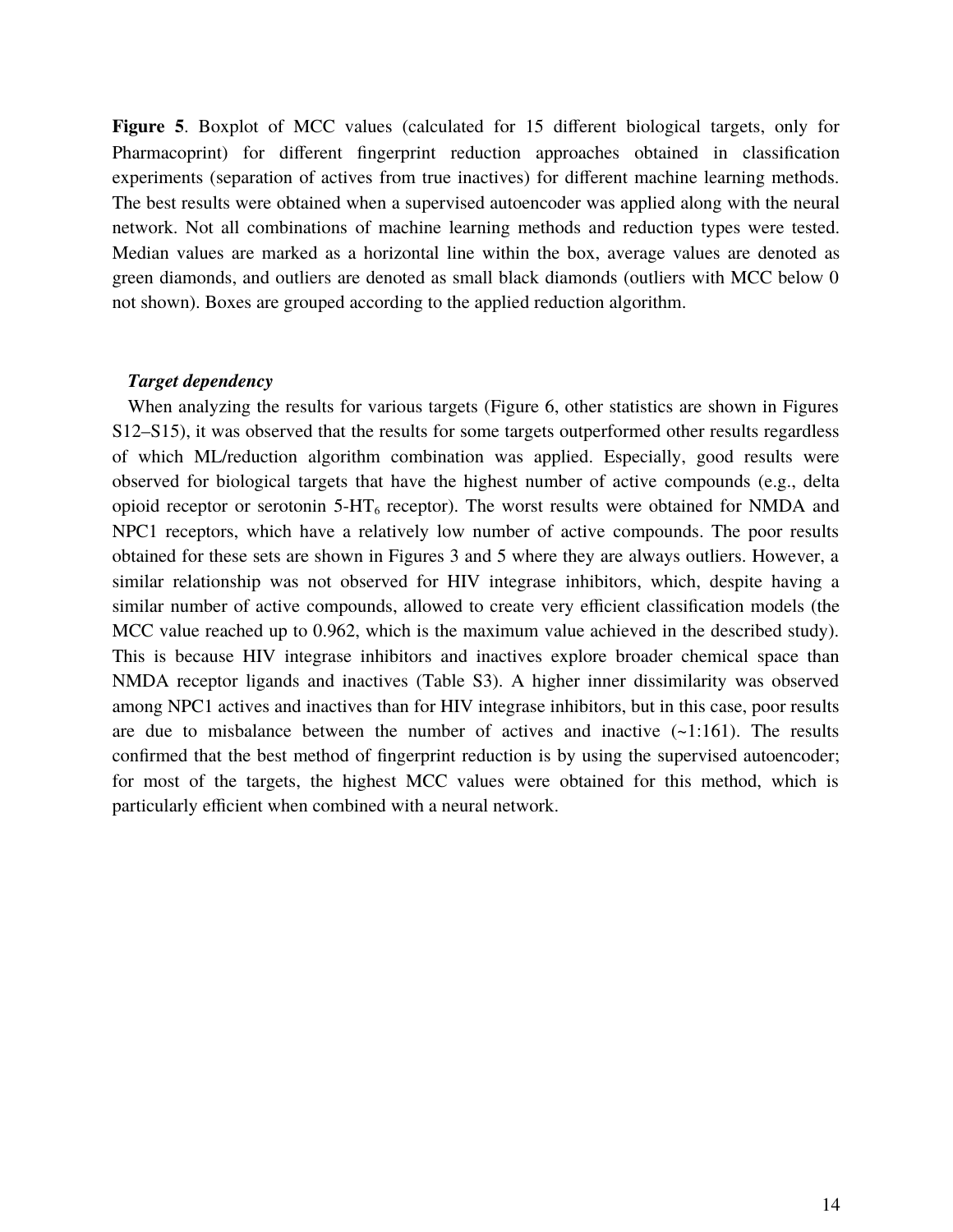|                    | AE_LSVM | $\mathbb{R}$<br>Æ | AE_NN | <b>M/S7</b> | Regression<br>Logistic | _SoftMax<br><b>SAE</b> | $\Xi$<br>SAE | <b>SVM</b> |
|--------------------|---------|-------------------|-------|-------------|------------------------|------------------------|--------------|------------|
| 5-HT <sub>2A</sub> | 0.482   | 0.446             | 0.805 | 0.714       | 0.714                  | 0.783                  | 0.820        | 0.680      |
| $5-HT_{2C}$        | 0.411   | 0.381             | 0.791 | 0.720       | 0.733                  | 0.764                  | 0.792        | 0.721      |
| $5-HT6$            | 0.430   | 0.380             | 0.834 | 0.728       | 0.672                  | 0.855                  | 0.861        | 0.658      |
| catB               | 0.471   | 0.379             | 0.741 | 0.780       | 0.764                  | 0.656                  | 0.730        | 0.789      |
| cat                | 0.204   | 0.149             | 0.800 | 0.781       | 0.776                  | 0.797                  | 0.816        | 0.801      |
| $D_2$              | 0.479   | 0.413             | 0.761 | 0.770       | 0.759                  | 0.748                  | 0.782        | 0.763      |
| delta              | 0.712   | 0.680             | 0.886 | 0.843       | 0.849                  | 0.880                  | 0.898        | 0.852      |
| <b>HIVint</b>      | 0.444   | 0.369             | 0.940 | 0.883       | 0.880                  | 0.925                  | 0.962        | 0.849      |
| <b>HIVprot</b>     | 0.541   | 0.478             | 0.815 | 0.752       | 0.733                  | 0.836                  | 0.841        | 0.761      |
| <b>HIVrev</b>      | 0.434   | 0.378             | 0.750 | 0.740       | 0.736                  | 0.779                  | 0.787        | 0.750      |
| kappa              | 0.592   | 0.542             | 0.855 | 0.770       | 0.767                  | 0.821                  | 0.874        | 0.762      |
| mi                 | 0.626   | 0.591             | 0.818 | 0.828       | 0.823                  | 0.838                  | 0.830        | 0.821      |
| <b>NMDA</b>        | 0.285   | 0.230             | 0.489 | 0.429       | 0.476                  | 0.452                  | 0.447        | 0.455      |
| <b>NOP</b>         | 0.458   | 0.390             | 0.741 | 0.793       | 0.807                  | 0.744                  | 0.742        | 0.795      |
| NPC1               | 0.148   | 0.125             | 0.436 | 0.195       | 0.426                  | 0.397                  | 0.501        | 0.465      |

**Figure 6**. MCC values were obtained for different biological targets with different machine learning methods and reduction algorithms for Pharmacoprint. A reduction algorithm is indicated before the name of the ML method, and AE and sAE denote autoencoder and supervised autoencoder, respectively. No underscore implies that no reduction algorithm was applied.

## *Clustering of chemical libraries*

As an example of chemical libraries, we considered a dataset of 3616 compounds acting on the 5-HT<sub>1A</sub> receptor (with affinity expressed as  $K_i$  or equivalent below 100 nM). In our previous study, this set was manually divided into 28 structural subgroups based on expert knowledge, was used reference clustering.<sup>22,53</sup> Such manual procedure is time and effort consuming thus application of this methodology for other compound sets would be impossible. Therefore, all the fingerprints described in this paper were used for the automatic, hierarchical clustering using the Tanimoto metric and complete linkage function.<sup>53</sup> Next, generated clusters were compared with manual grouping. The results (Table 4.) indicate that clustering with Pharmacoprint returned results the most similar to the reference clustering and should consider for automatic clustering purposes in the future.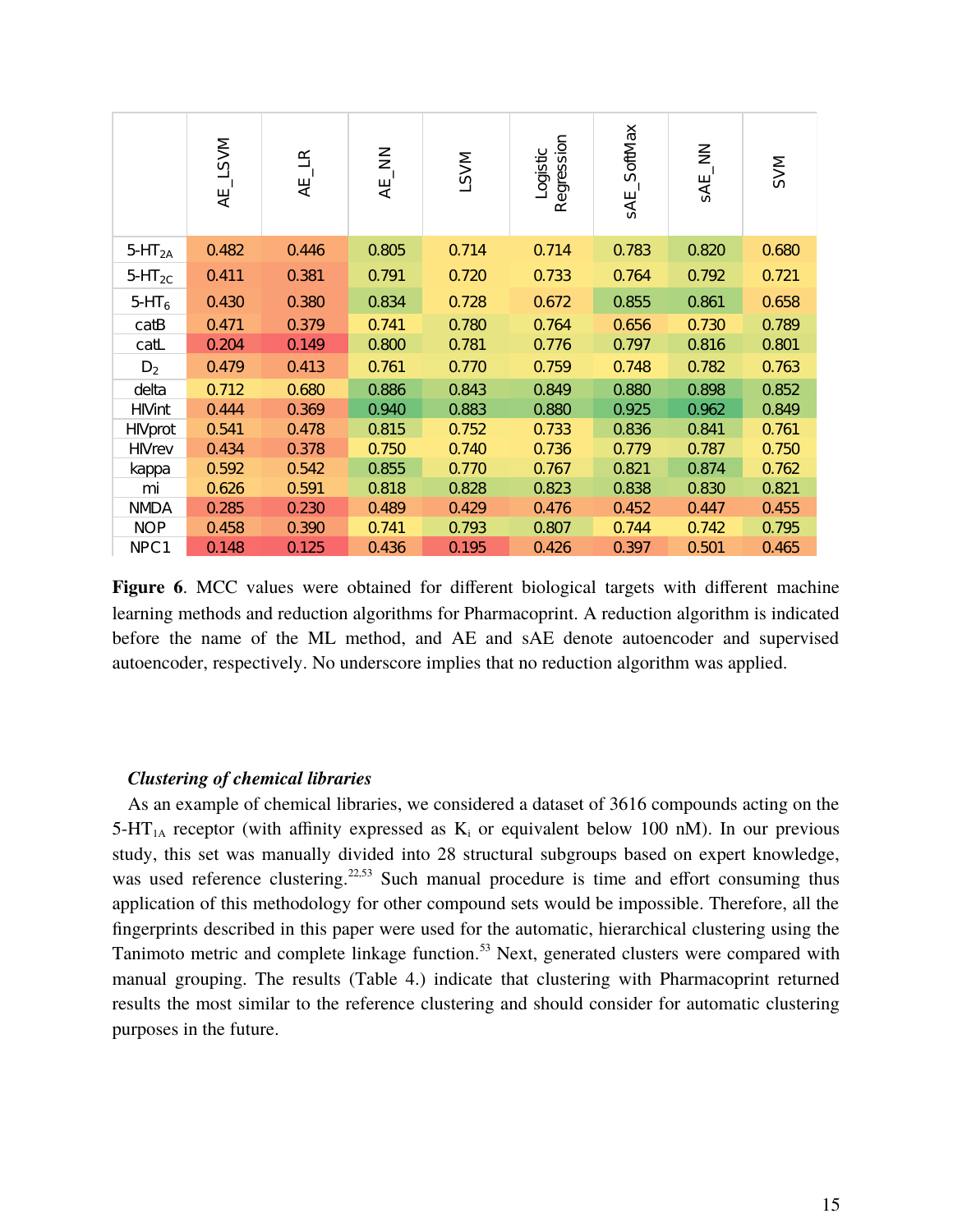| <b>Fingerprint</b> | <b>NMI</b> |
|--------------------|------------|
| <b>KRFP</b>        | 0.356      |
| <b>MACCS</b>       | 0.297      |
| Pharmacoprint      | 0.376      |
| Est                | 0.268      |
| GraphOnly          | 0.275      |
| <b>FP</b>          | 0.352      |
| Ext                | 0.361      |
| Substr             | 0.270      |
| PubChem            | 0.283      |
| ChemAxon PF fp     | 0.295      |

**Table 4.** NMI values between manual reference clustering and clustering are performed with the application of fingerprints described within this paper.

## *Similarity searching*

Another application of the Pharmacoprint concerns similarity searching. Among  $3616$  5-HT<sub>1A</sub> receptor ligands, the most active compound (ChEMBL42393,  $K_i = 0.28$ nM) was selected as the reference and then compared with the rest of the compounds using all fingerprints discussed in this study along with the Tanimoto similarity metric. Results (Figures 7 and S16) showed that Pharmacoprint can be used in similarity searching with as good effect as other fingerprints because the structures identified as the most similar differ only in minor details of the chemical structure from the reference compound. In addition, unlike Est, MACCS and ChemAxon PF fp, none of the structures achieved a Tanimoto coefficient equal to 1, which indicates that Pharmacoprint can also be used to remove duplicates from the databases.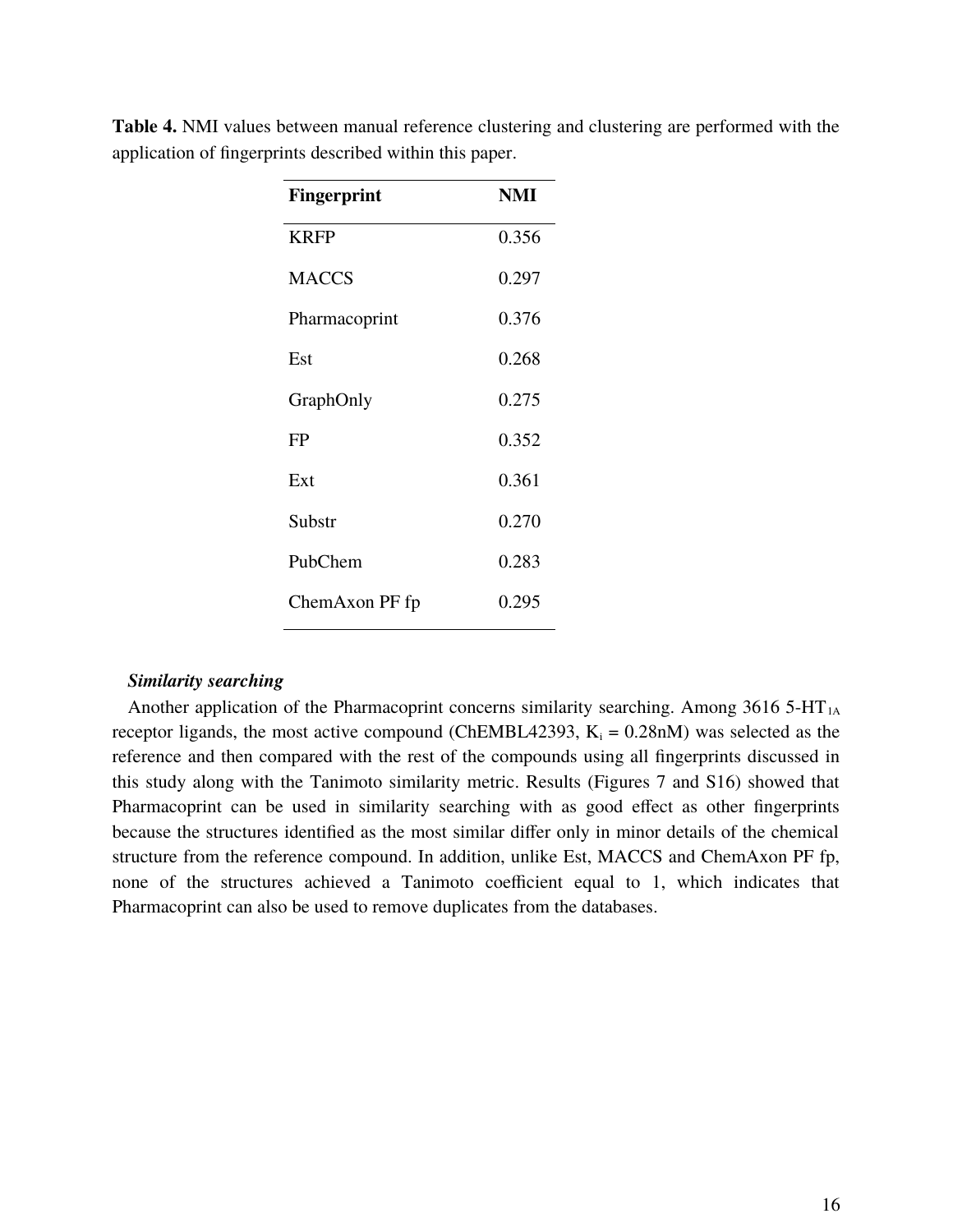

**Figure 7.** Structure of the ChEMBL42393 – the most active compounds among all  $5-HT<sub>1A</sub>R$ actives analyzed within this study along with three most similar compounds (with a value of the Tanimoto metric) per fingerprint type used for the similarity searching.

#### **Conclusions**

This paper describes a fingerprint characterizing the presence of pharmacophore features in the structure of chemical compounds. Pharmacoprint is one of the longest fingerprint; the full signature generated under the settings used in this paper consists of 39973 bits, which, however, is susceptible to reduction.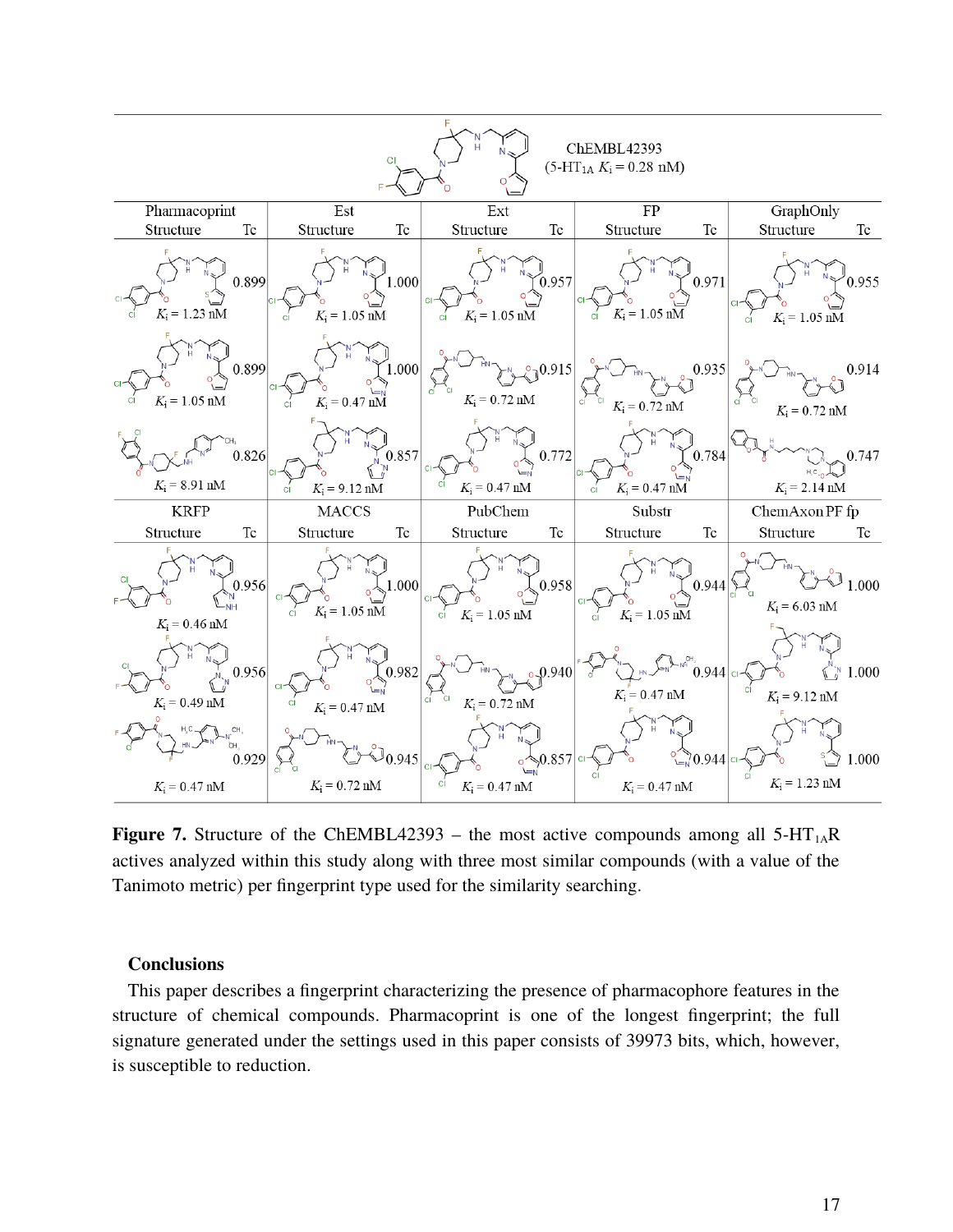A multilevel analysis of the results obtained in this study allowed to define the most robust conditions of Pharmacoprint generation and application. This representation when used as an input to the ML method outperformed eight other popular molecular fingerprints in separating true actives from inactives. Further optimization allowed to define the optimal form of molecule used for fingerprint generation, ML method, and an algorithm for fingerprint reduction.

Sanitization of the input molecules as 3D with a defined position of hydrogen atoms allowed to obtain the highest performance in the ML experiments. The full-length fingerprint could efficiently separate actives from inactives; however, the use of some reduction algorithms such as supervised encoder not only reduced time consumption but also improved statistical parameters, especially when a neural network was applied.

In summary, if Pharmacoprint was generated from a 3D input structure with defined hydrogen atoms and applied as training data for a neural network with supervised autoencoder function, an MCC value of up to 0.962 could be achieved in discrimination tests.

In addition to the classification experiments, it was demonstrated that Pharmacoprint can be successfully applied in other areas of cheminformatics. It showed the best performance in reproducing reference clustering among all the fingerprints analyzed within this study. Pharmacoprint can be also successfully applied in similarity searching.

#### **Data and software availability**

The code and datasets used in this study are available at https://github.com/lstruski/Pharmacoprint. All the instructions can be found in README file.

## **Corresponding Author**

\***Rafał Kurczab** - Maj Institute of Pharmacology Polish Academy of Sciences, Smetna 12 Street, 31-343 Cracow, Poland; orcid.org/0000-0002-9555-3905; Email: kurczab@ifpan.krakow.pl

#### **Authors' contributions**

Dawid Warszycki and Rafał Kurczab conceived and supervised the study. Dawid Warszycki, Marek Śmieja, and Rafał Kurczab designed the study plan. Marek Śmieja, Łukasz Struski, and Rafał Kafel were responsible for implementing the algorithms. Dawid Warszycki and Rafał Kafel undertook the chemical descriptors generation and bioassay data curation. Marek Śmieja and Łukasz Struski provided the machine learning implementation. Dawid Warszycki and Marek Śmieja drafted the manuscript. All authors revised the manuscript. All authors read and approved the final manuscript.

## **Funding**

The works of the authors Dawid Warszycki, Marek Śmieja, Rafał Kafel, and Rafał Kurczab were supported by the Polish National Centre for Research and Development (Grant LIDER/37/0137/L-9/17/NCBR/2018). The work of Łukasz Struski was funded by the National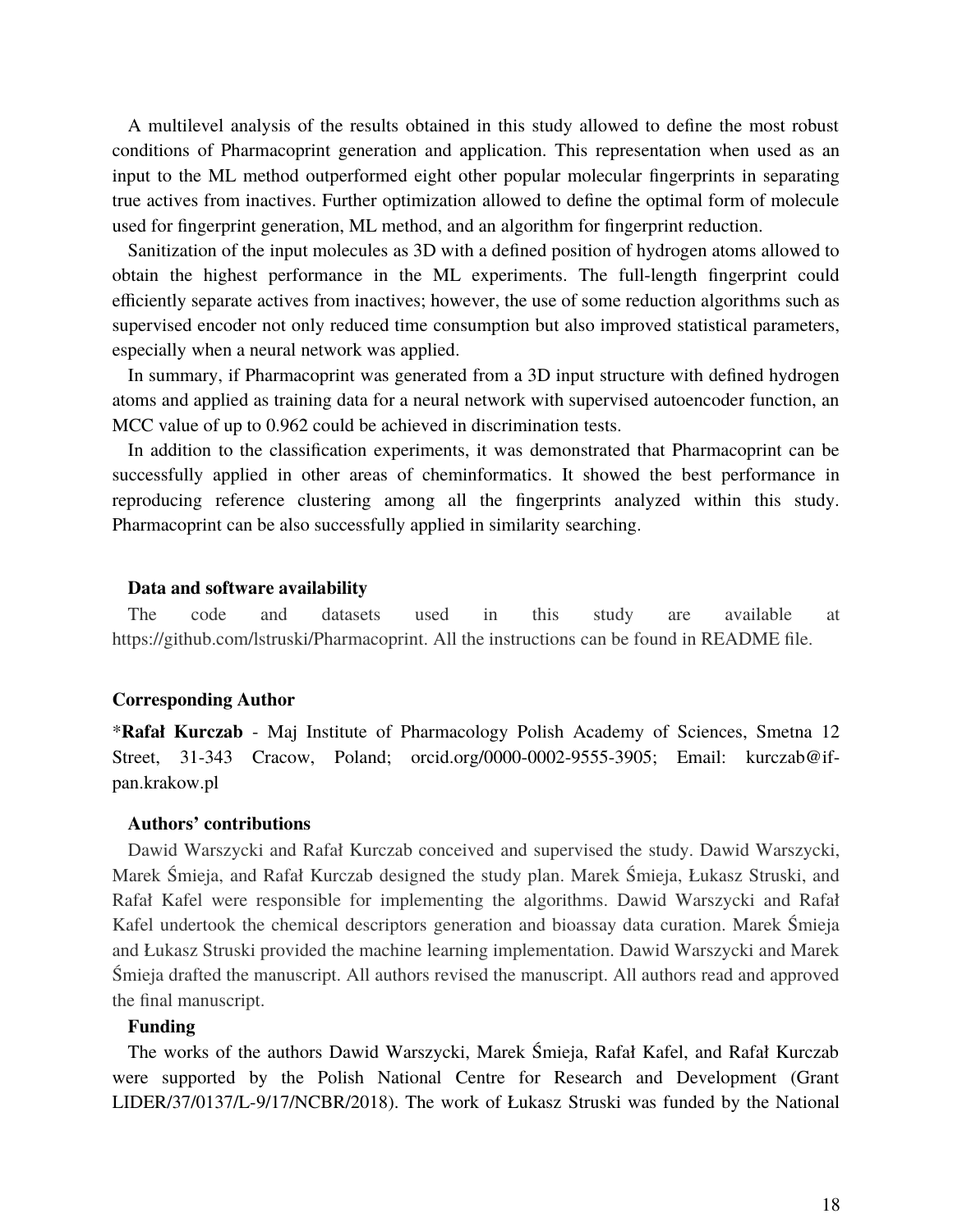Science Centre, Poland (research grant no. 2020/39/D/ST6/01332). For the purpose of Open Access, the author has applied a CC-BY public copyright licence to any Author Accepted Manuscript (AAM) version arising from this submission.

## **Note**

The authors declare no competing interests.

## **Abbreviations**

AE, autoencoder; AUROC, area under the receiver operating characteristic curve; LSVM, linear support vector machine; FN, false negative; FP, false positive; LR, logistic regression; MCC, Matthews correlation coefficient; ML, machine learning; NMI, normalized mutual information; NN, neural network; PCA, principal component analysis; PF, pharmacophore features; sAE, supervised autoencoder; SVM, support vector machine; Tc, Tanimoto coefficient; TN, true negatives; TP, true positives

# **References**

- (1) Czarnecki, W. M.; Tabor, J. Multithreshold Entropy Linear Classifier: Theory and Applications. *Expert Syst. Appl.* **2015**, *42* (13), 5591–5606. https://doi.org/10.1016/j.eswa.2015.03.007.
- (2) Staroń, J.; Warszycki, D.; Kalinowska-Tłuścik, J.; Satała, G.; Bojarski, A. J. Rational Design of 5-HT 6 R Ligands Using a Bioisosteric Strategy: Synthesis, Biological Evaluation and Molecular Modelling. *RSC Adv.* **2015**, *5* (33), 25806–25815. https://doi.org/10.1039/C5RA00054H.
- (3) Smusz, S.; Mordalski, S.; Witek, J.; Rataj, K.; Kafel, R.; Bojarski, A. J. Multi-Step Protocol for Automatic Evaluation of Docking Results Based on Machine Learning Methods--A Case Study of Serotonin Receptors 5-HT(6) and 5-HT(7). *J. Chem. Inf. Model.* **2015**, *55* (4), 823–832. https://doi.org/10.1021/ci500564b.
- (4) Smusz, S.; Kurczab, R.; Satała, G.; Bojarski, A. J. Fingerprint-Based Consensus Virtual Screening towards Structurally New 5-HT6R Ligands. *Bioorg. Med. Chem. Lett.* **2015**, *25* (9), 1827–1830. https://doi.org/10.1016/j.bmcl.2015.03.049.
- (5) Witek, J.; Smusz, S.; Rataj, K.; Mordalski, S.; Bojarski, A. J. An Application of Machine Learning Methods to Structural Interaction Fingerprints—a Case Study of Kinase Inhibitors. *Bioorg. Med. Chem. Lett.* **2014**, *24* (2), 580–585. https://doi.org/10.1016/j.bmcl.2013.12.017.
- (6) Gabrielsen, M.; Kurczab, R.; Ravna, A. W.; Kufareva, I.; Abagyan, R.; Chilmonczyk, Z.; Bojarski, A. J.; Sylte, I. Molecular Mechanism of Serotonin Transporter Inhibition Elucidated by a New Flexible Docking Protocol. *Eur. J. Med. Chem.* **2012**, *47*, 24–37. https://doi.org/10.1016/j.ejmech.2011.09.056.
- (7) Zajdel, P.; Kurczab, R.; Grychowska, K.; Satała, G.; Pawłowski, M.; Bojarski, A. J. The Multiobjective Based Design, Synthesis and Evaluation of the Arylsulfonamide/Amide Derivatives of Aryloxyethyl- and Arylthioethyl- Piperidines and Pyrrolidines as a Novel Class of Potent 5-HT(7) Receptor Antagonists. *Eur. J. Med. Chem.* **2012**, *56*, 348–360.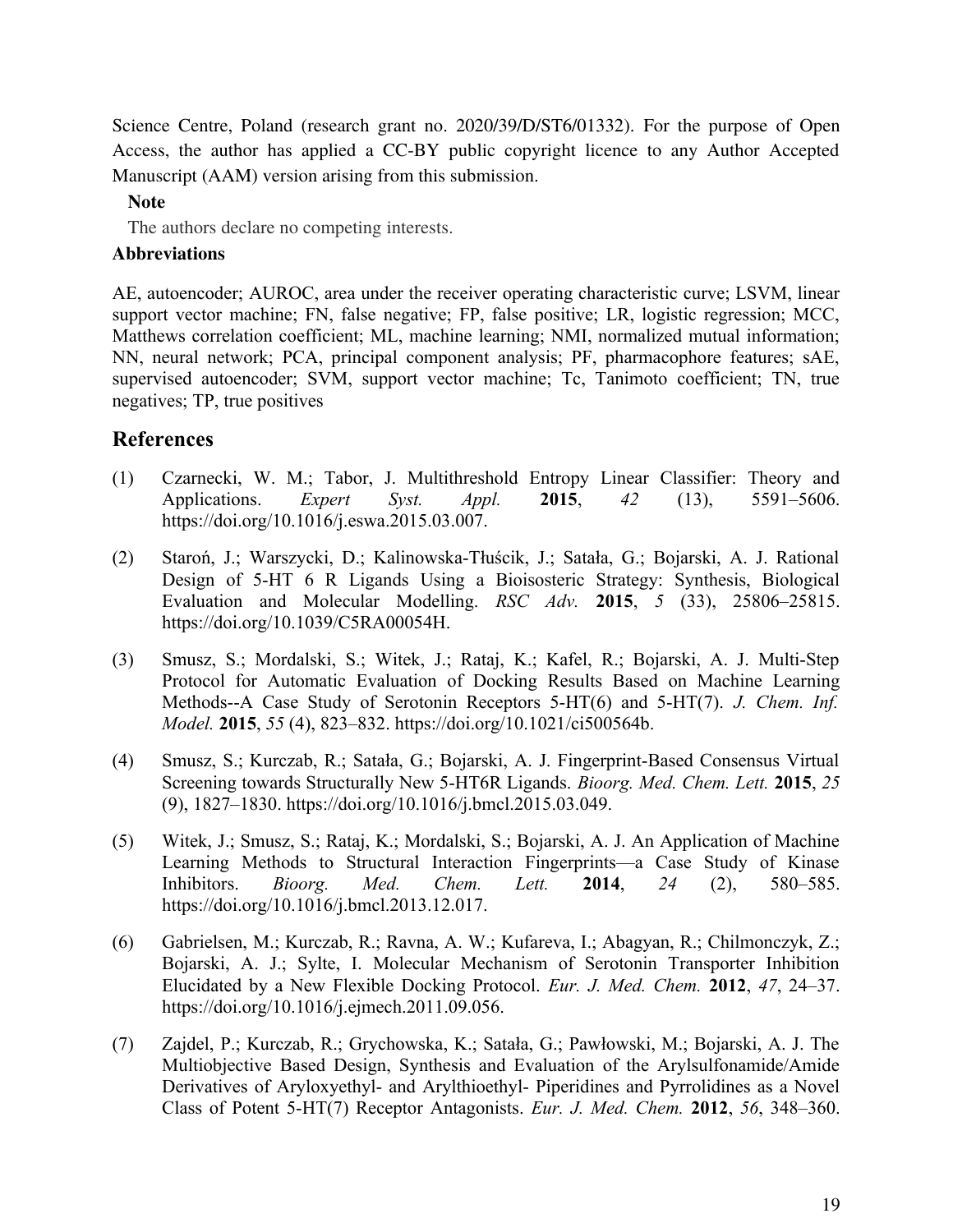https://doi.org/10.1016/j.ejmech.2012.07.043.

- (8) Kurczab, R.; Nowak, M.; Chilmonczyk, Z.; Sylte, I.; Bojarski, A. J. The Development and Validation of a Novel Virtual Screening Cascade Protocol to Identify Potential Serotonin 5-HT(7)R Antagonists. *Bioorg. Med. Chem. Lett.* **2010**, *20* (8), 2465–2468. https://doi.org/10.1016/j.bmcl.2010.03.012.
- (9) Kurczyk, A.; Warszycki, D.; Musiol, R.; Kafel, R.; Bojarski, A. J.; Polanski, J. Ligand-Based Virtual Screening in a Search for Novel Anti-HIV-1 Chemotypes. *J. Chem. Inf. Model.* **2015**, *55* (10), 2168–2177. https://doi.org/10.1021/acs.jcim.5b00295.
- (10) Warszycki, D.; Rueda, M.; Mordalski, S.; Kristiansen, K.; Satała, G.; Rataj, K.; Chilmonczyk, Z.; Sylte, I.; Abagyan, R.; Bojarski, A. J. From Homology Models to a Set of Predictive Binding Pockets–a 5-HT 1A Receptor Case Study. *J. Chem. Inf. Model.* **2017**, *57* (2), 311–321. https://doi.org/10.1021/acs.jcim.6b00263.
- (11) Śmieja, M.; Tabor, J.; Spurek, P. SVM with a Neutral Class. *Pattern Anal. Appl.* **2019**, *22* (2), 573–582. https://doi.org/10.1007/s10044-017-0654-3.
- (12) Śmieja, M.; Hajto, K.; Tabor, J. Efficient Mixture Model for Clustering of Sparse High Dimensional Binary Data. *Data Min. Knowl. Discov.* **2019**, *33* (6), 1583–1624. https://doi.org/10.1007/s10618-019-00635-1.
- (13) Śmieja, M.; Geiger, B. C. Semi-Supervised Cross-Entropy Clustering with Information Bottleneck Constraint. *Inf. Sci. (Ny).* **2017**, *421*, 254–271. https://doi.org/10.1016/j.ins.2017.07.016.
- (14) Podlewska, S.; Kafel, R. MetStabOn—Online Platform for Metabolic Stability Predictions. *Int. J. Mol. Sci.* **2018**, *19* (4), 1040. https://doi.org/10.3390/ijms19041040.
- (15) Rataj, K.; Czarnecki, W.; Podlewska, S.; Pocha, A.; Bojarski, A. Substructural Connectivity Fingerprint and Extreme Entropy Machines—A New Method of Compound Representation and Analysis. *Molecules* **2018**, *23* (6), 1242. https://doi.org/10.3390/molecules23061242.
- (16) Czarnecki, W.; Podlewska, S.; Bojarski, A. Extremely Randomized Machine Learning Methods for Compound Activity Prediction. *Molecules* **2015**, *20* (11), 20107–20117. https://doi.org/10.3390/molecules201119679.
- (17) Czarnecki, W. M.; Podlewska, S.; Bojarski, A. J. Robust Optimization of SVM Hyperparameters in the Classification of Bioactive Compounds. *J. Cheminform.* **2015**, *7* (1), 38. https://doi.org/10.1186/s13321-015-0088-0.
- (18) Kurczab, R.; Bojarski, A. J. The Influence of the Negative-Positive Ratio and Screening Database Size on the Performance of Machine Learning-Based Virtual Screening. *PLoS One* **2017**, *12* (4), e0175410. https://doi.org/10.1371/journal.pone.0175410.
- (19) IUPAC, Glossary of Terms Used in Medicinal Chemistry, Http:// Www.Chem.Qmul.Ac.Uk/Iupac/Medchem.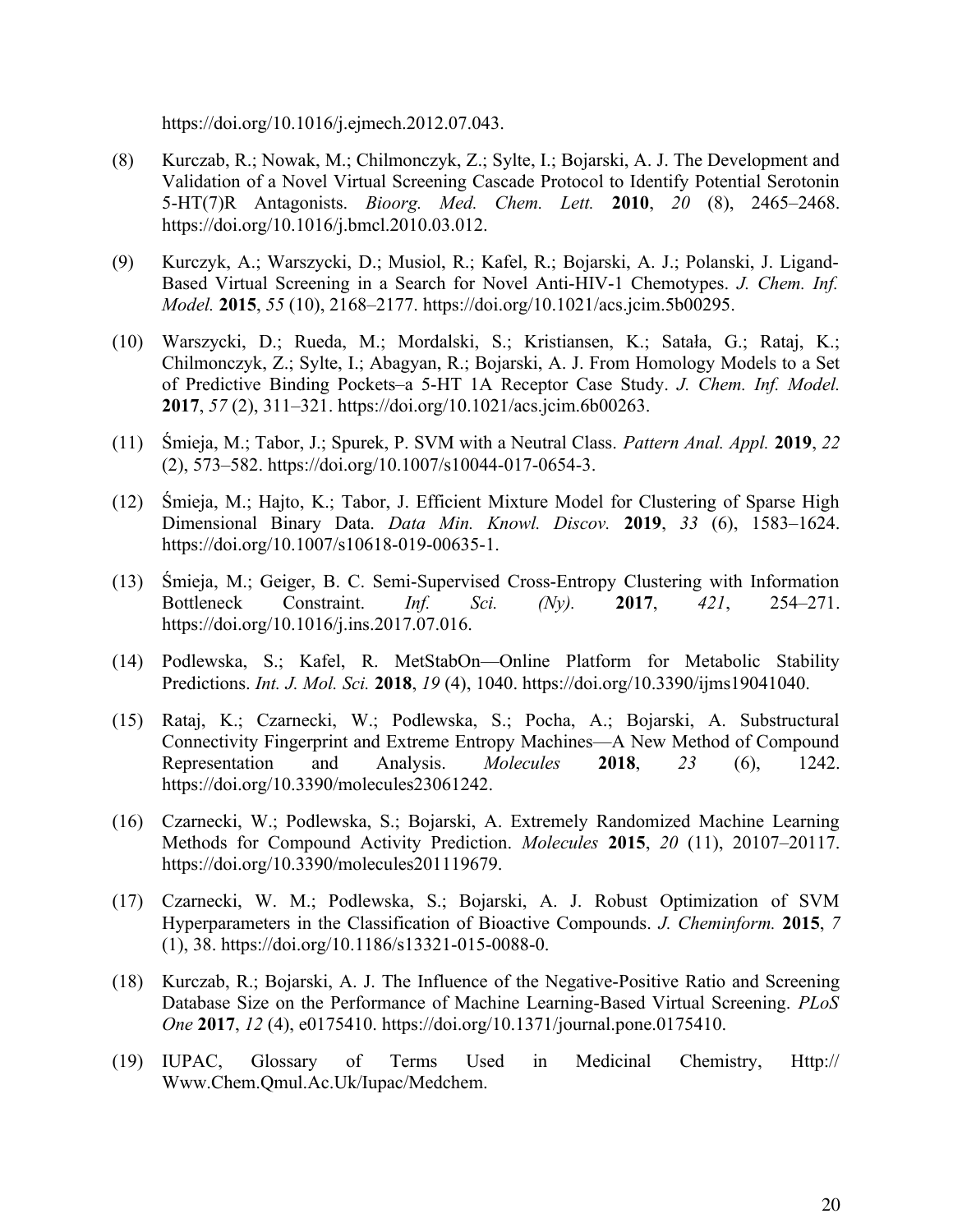- (20) Freyd, T.; Warszycki, D.; Mordalski, S.; Bojarski, A. J.; Sylte, I.; Gabrielsen, M. Ligand-Guided Homology Modelling of the GABAB2 Subunit of the GABAB Receptor. *PLoS One* **2017**, *12* (3), e0173889. https://doi.org/10.1371/journal.pone.0173889.
- (21) Sanders, M. P. a; Verhoeven, S.; de Graaf, C.; Roumen, L.; Vroling, B.; Nabuurs, S. B.; de Vlieg, J.; Klomp, J. P. G. Snooker: A Structure-Based Pharmacophore Generation Tool Applied to Class A GPCRs. *J. Chem. Inf. Model.* **2011**, *51* (9), 2277–2292. https://doi.org/10.1021/ci200088d.
- (22) Warszycki, D.; Mordalski, S.; Kristiansen, K.; Kafel, R.; Sylte, I.; Chilmonczyk, Z.; Bojarski, A. J. A Linear Combination of Pharmacophore Hypotheses as a New Tool in Search of New Active Compounds--an Application for 5-HT1A Receptor Ligands. *PLoS One* **2013**, *8* (12), e84510. https://doi.org/10.1371/journal.pone.0084510.
- (23) Svensson, F.; Karlén, A.; Sköld, C. Virtual Screening Data Fusion Using Both Structureand Ligand-Based Methods. *J. Chem. Inf. Model.* **2012**, *52* (1), 225–232. https://doi.org/10.1021/ci2004835.
- (24) Durdagi, S.; Duff, H. J.; Noskov, S. Y. Combined Receptor and Ligand-Based Approach to the Universal Pharmacophore Model Development for Studies of Drug Blockade to the HERG1 Pore Domain. *J. Chem. Inf. Model.* **2011**, *51* (2), 463–474. https://doi.org/10.1021/ci100409y.
- (25) Manepalli, S.; Geffert, L. M.; Surratt, C. K.; Madura, J. D. Discovery of Novel Selective Serotonin Reuptake Inhibitors through Development of a Protein-Based Pharmacophore. *J. Chem. Inf. Model.* **2011**, *51* (9), 2417–2426. https://doi.org/10.1021/ci200280m.
- (26) Chiu, T.-L.; Amin, E. a. Development of a Comprehensive, Validated Pharmacophore Hypothesis for Anthrax Toxin Lethal Factor (LF) Inhibitors Using Genetic Algorithms, Pareto Scoring, and Structural Biology. *J. Chem. Inf. Model.* **2012**, *52* (7), 1886–1897. https://doi.org/10.1021/ci300121p.
- (27) Zajdel, P.; Kurczab, R.; Grychowska, K.; Satała, G.; Pawłowski, M.; Bojarski, A. J. The Multiobjective Based Design, Synthesis and Evaluation of the Arylsulfonamide/Amide Derivatives of Aryloxyethyl- and Arylthioethyl- Piperidines and Pyrrolidines as a Novel Class of Potent 5-HT<sub>7</sub> Receptor Antagonists. *Eur. J. Med. Chem.* 2012, 56, 348–360. https://doi.org/10.1016/j.ejmech.2012.07.043.
- (28) Bonachéra, F.; Parent, B.; Barbosa, F.; Froloff, N.; Horvath, D. Fuzzy Tricentric Pharmacophore Fingerprints. 1. Topological Fuzzy Pharmacophore Triplets and Adapted Molecular Similarity Scoring Schemes. *J. Chem. Inf. Model.* **2006**, *46* (6), 2457–2477. https://doi.org/10.1021/ci6002416.
- (29) Wood, D. J.; Vlieg, J. de; Wagener, M.; Ritschel, T. Pharmacophore Fingerprint-Based Approach to Binding Site Subpocket Similarity and Its Application to Bioisostere Replacement. *J. Chem. Inf. Model.* **2012**, *52* (8), 2031–2043. https://doi.org/10.1021/ci3000776.
- (30) Askjaer, S.; Langgård, M. Combining Pharmacophore Fingerprints and PLS-Discriminant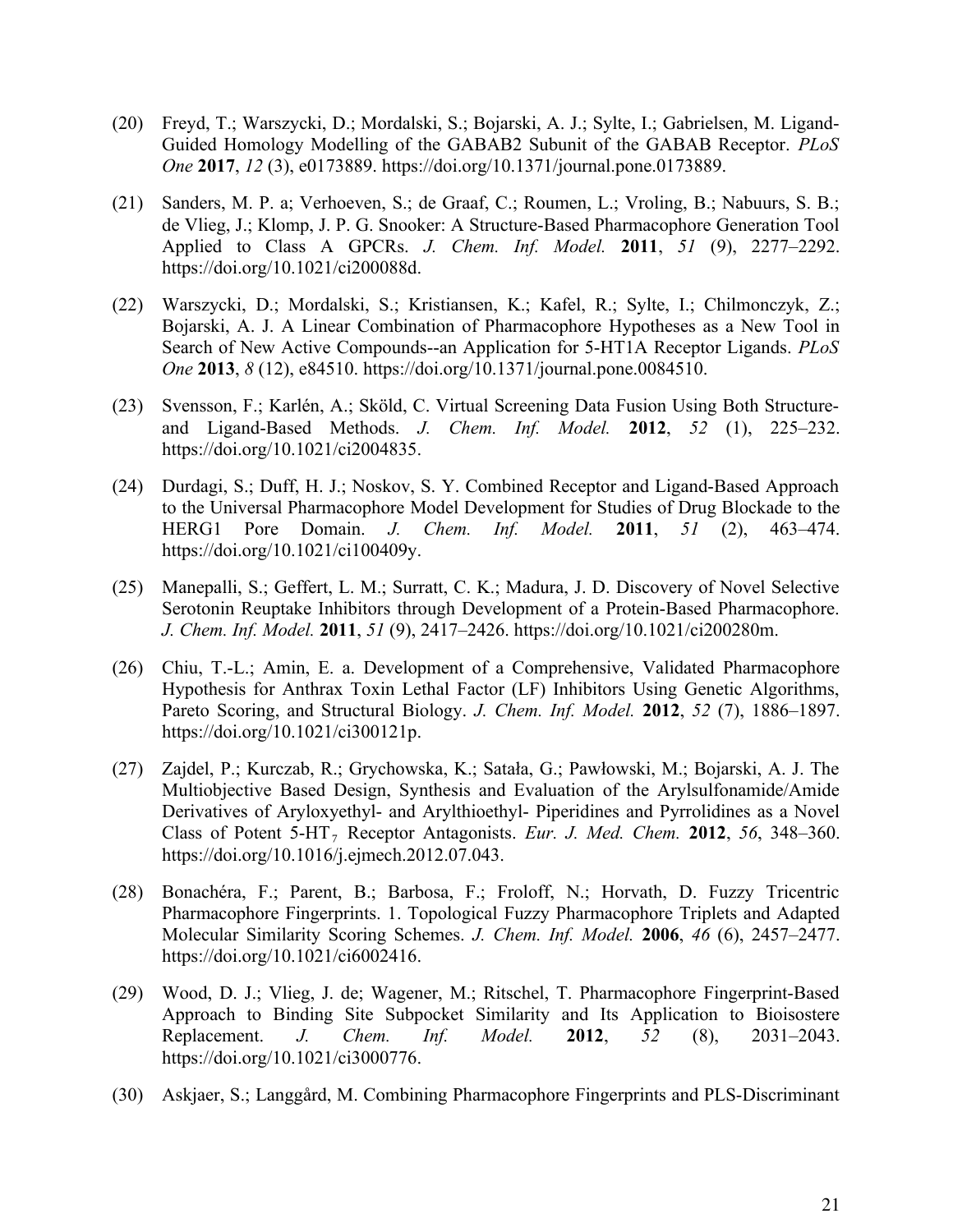Analysis for Virtual Screening and SAR Elucidation. *J. Chem. Inf. Model.* **2008**, *48* (3), 476–488. https://doi.org/10.1021/ci700356w.

- (31) McGregor, M. J.; Muskal, S. M. Pharmacophore Fingerprinting. 1. Application to QSAR and Focused Library Design. *J. Chem. Inf. Comput. Sci.* **1999**, *39* (3), 569–574. https://doi.org/10.1021/ci980159j.
- (32) McGregor, M. J.; Muskal, S. M. Pharmacophore Fingerprinting. 2. Application to Primary Library Design. *J. Chem. Inf. Comput. Sci.* **2000**, *40* (1), 117–125.
- (33) Marvin 20.15.24, 2020, ChemAxon (Http://Www.Chemaxon.Com).
- (34) Wagener, M.; Lommerse, J. P. M. The Quest for Bioisosteric Replacements. *J. Chem. Inf. Model.* **2006**, *46* (2), 677–685. https://doi.org/10.1021/ci0503964.
- (35) Gobbi, A.; Poppinger, D. Genetic Optimization of Combinatorial Libraries. *Biotechnol. Bioeng.* **1998**, *61* (1), 47–54. https://doi.org/10.1002/(SICI)1097- 0290(199824)61:1<47::AID-BIT9>3.0.CO;2-Z.
- (36) Gaulton, A.; Hersey, A.; Nowotka, M.; Bento, A. P.; Chambers, J.; Mendez, D.; Mutowo, P.; Atkinson, F.; Bellis, L. J.; Cibrián-Uhalte, E.; Davies, M.; Dedman, N.; Karlsson, A.; Magariños, M. P.; Overington, J. P.; Papadatos, G.; Smit, I.; Leach, A. R. The ChEMBL Database in 2017. *Nucleic Acids Res.* **2017**, *45* (D1), D945–D954. https://doi.org/10.1093/nar/gkw1074.
- (37) Kalliokoski, T.; Kramer, C.; Vulpetti, A.; Gedeck, P. Comparability of Mixed IC  $_{5.0}$  Data a Statistical Analysis. *PLoS One* **2013**, *8* (4), e61007. https://doi.org/10.1371/journal.pone.0061007.
- (38) Śmieja, M.; Warszycki, D. Average Information Content Maximization--A New Approach for Fingerprint Hybridization and Reduction. *PLoS One* **2016**, *11* (1), e0146666. https://doi.org/10.1371/journal.pone.0146666.
- (39) Smusz, S.; Czarnecki, W. M.; Warszycki, D.; Bojarski, A. J. Exploiting Uncertainty Measures in Compounds Activity Prediction Using Support Vector Machines. *Bioorg. Med. Chem. Lett.* **2014**, *25* (1), 100–105. https://doi.org/10.1016/j.bmcl.2014.11.005.
- (40) Smusz, S.; Kurczab, R.; Bojarski, A. J. The Influence of the Inactives Subset Generation on the Performance of Machine Learning Methods. *J. Cheminform.* **2013**, *5* (1), 17. https://doi.org/10.1186/1758-2946-5-17.
- (41) Yap, C. W. PaDEL-Descriptor: An Open Source Software to Calculate Molecular Descriptors and Fingerprints. *J. Comput. Chem.* **2011**, *32* (7), 1466–1474. https://doi.org/10.1002/jcc.21707.
- (42) Hall, L. H.; Kier, L. B. Electrotopological State Indices for Atom Types: A Novel Combination of Electronic, Topological, and Valence State Information. *J. Chem. Inf. Model.* **1995**, *35* (6), 1039–1045. https://doi.org/10.1021/ci00028a014.
- (43) Ewing, T.; Baber, J. C.; Feher, M. Novel 2D Fingerprints for Ligand-Based Virtual